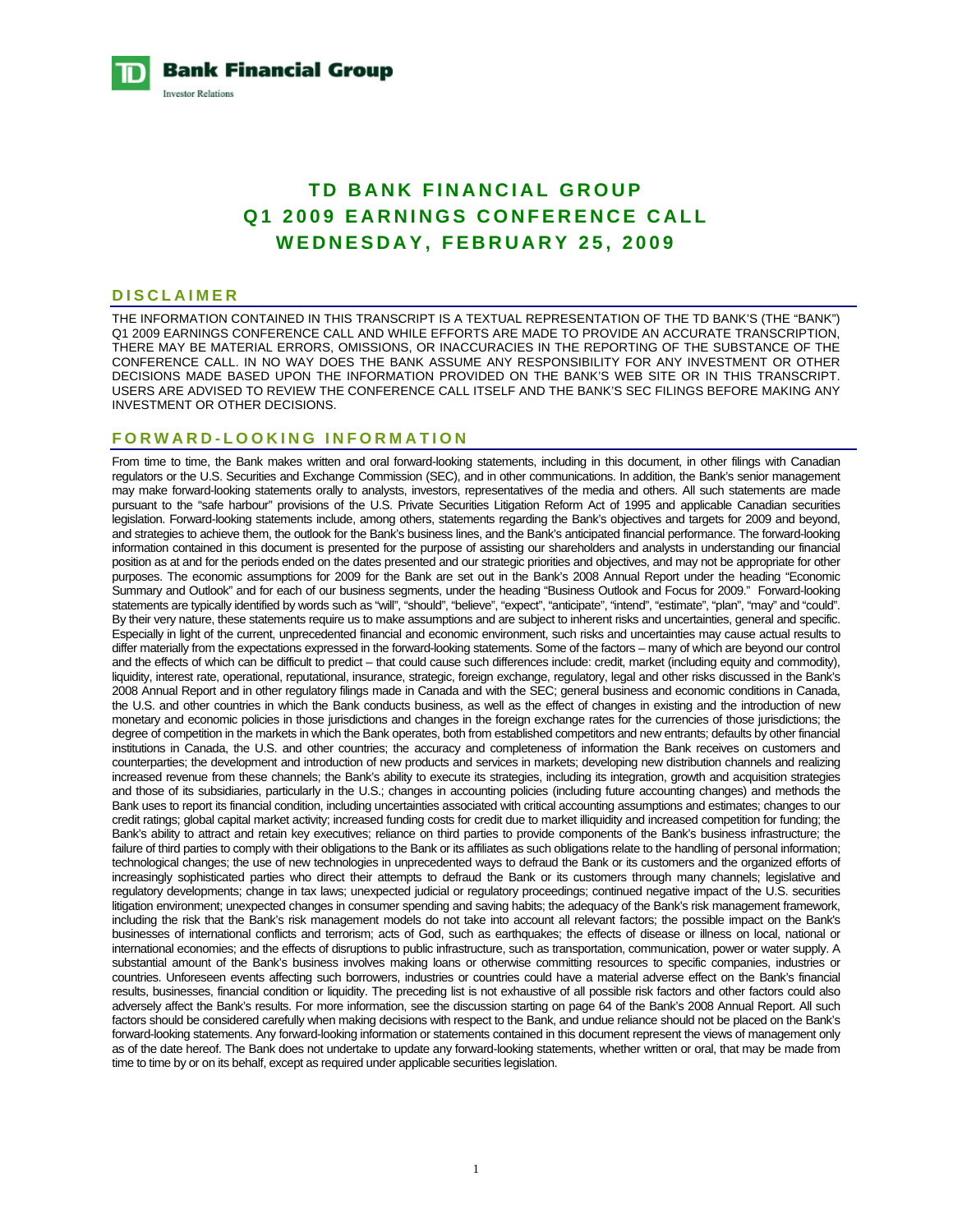

# **CORPORATE PARTICIPANTS**

| Ed Clark            | President & CEO, TD Bank Financial Group                   |
|---------------------|------------------------------------------------------------|
| Colleen Johnston    | CFO, TD Bank Financial Group                               |
| Bharat Masrani      | President & CEO, TD Bank, N.A.                             |
| Mark Chauvin        | EVP & Chief Risk Officer, TD Bank Financial Group          |
| <b>Bob Dorrance</b> | Chairman, CEO & President, TD Securities                   |
| Bernie Dorval       | Group Head Global Insurance, Deputy Chair, TD Canada Trust |
| Bill Hatanaka       | Chairman & CEO, TD Waterhouse                              |
| Tim Hockey          | President & CEO, TD Canada Trust                           |
| Tim Thompson        | SVP Investor Relations, TD Bank Financial Group            |
|                     |                                                            |

# **CONFERENCE CALL PARTICIPANTS**

| John Aiken           |
|----------------------|
| Jim Bantis           |
| lan de Verteuil      |
| Michael Goldberg     |
| Andre-Philippe Hardy |
| Sumit Malhotra       |
| Darko Mihelic        |
| Mario Mendonca       |
| Bryan Pilsworth      |
| Robert Sedran        |
| <b>Brad Smith</b>    |

Dundee Securities – Analyst Credit Suisse – Analyst BMO Capital Markets – Analyst Desjardins Securities – Analyst RBC Capital Markets – Analyst Macquarie Capital Markets – Analyst CIBC World Markets – Analyst Genuity Capital Markets – Analyst Foyston, Gordon & Payne – Analyst National Bank Financial – Analyst Blackmont Capital – Analyst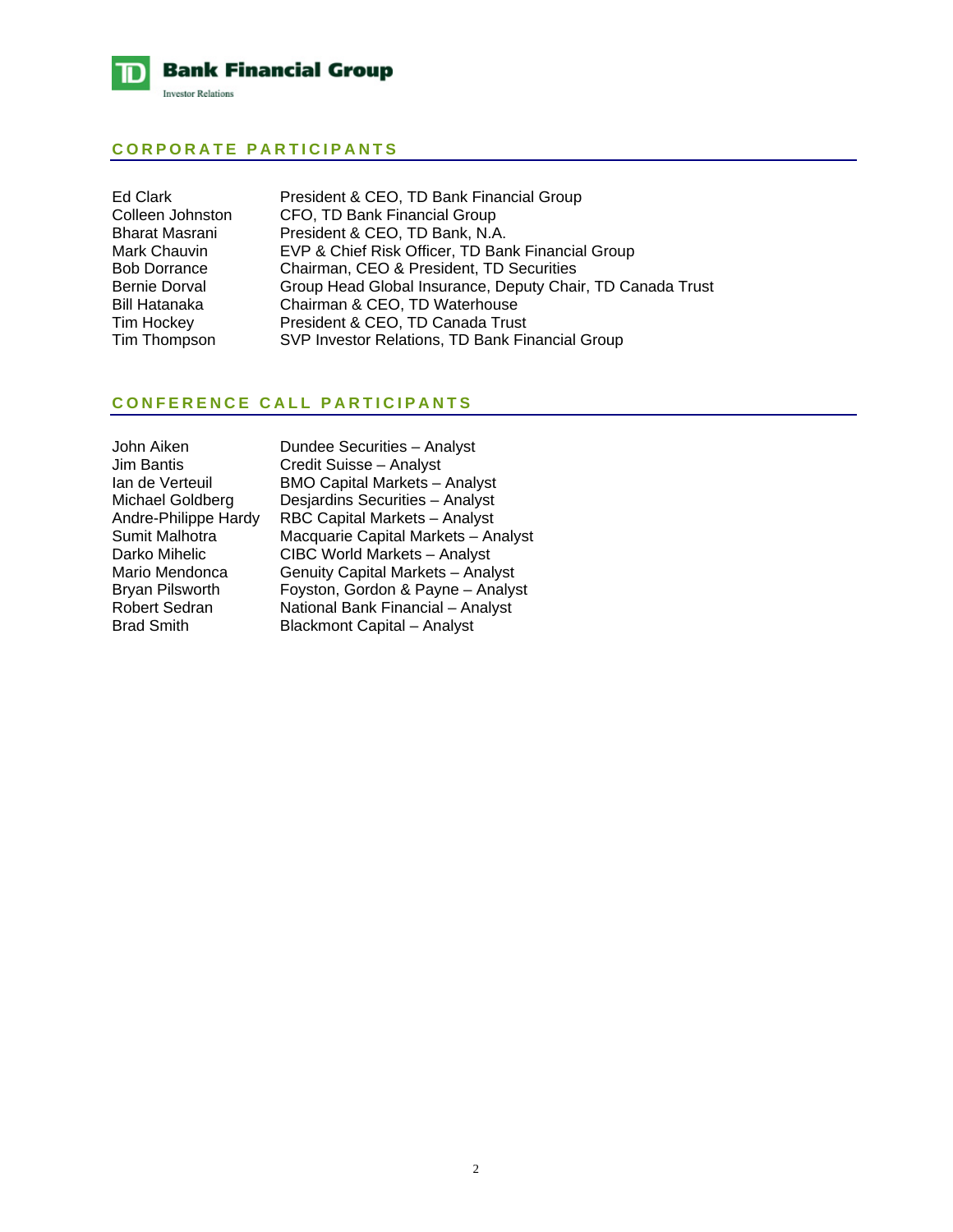

# **PRESENTATION**

# **Tim Thompson - TD Bank Financial Group - SVP - IR**

Good afternoon, and welcome to the TD Bank Financial Group's first-quarter 2009 investor presentation. My name is Tim Thompson, and I'm Head of Investor Relations at the bank.

We will begin today's presentation with strategic remarks from Ed Clark, the bank's CEO, after which, Colleen Johnston, the bank's CFO, will present our first-quarter operating performance. Bharat Masrani, Group Head of US P&C Banking, will then provide an update on our integration initiatives in the US P&C segment. Mark Chauvin, Chief Risk Officer, will then offer comments on credit quality. After that, we'll entertain questions from those present and from prequalified analysts and investors on the phone.

Also present today to answer your questions are Bob Dorrance, Group Head, Wholesale Bank; Bernie Dorval, Group Head Global Insurance; Bill Hatanaka, Group Head Wealth Management; and Tim Hockey, Group Head Canadian P&C Banking. As in the past, we're trying to keep the call to about an hour, with Ed, Colleen, Bharat and Mark's comments taking up about half that time.

We know that this presentation contains forward-looking statements and actual results could differ materially from what is discussed. These statements are presented for the purpose of assisting our shareholders and analysts in understanding our financial position as at and for the periods ended on the dates presented and our strategic priorities and objectives, and may not be appropriate for other purposes. Certain material factors or assumptions were applied in making these statements.

For additional information, we refer you to our 2008 annual report and Q1 2009 MD&A. These documents include a description of factors that could cause actual results to differ and can be found on our website at www.TD.com. Let me turn the presentation over to Ed.

# **Ed Clark - TD Bank Financial Group - President and CEO**

Thanks, Tim, and good afternoon, everyone. Colleen is going to be up shortly to provide the details of how we did in the first quarter of 2009. I'd like to start by sharing my thoughts on TD's performance and provide an update on our outlook for the rest of the year.

To get straight to the headline, we had a solid quarter, making over \$1.1 billion on an adjusted basis, up 8% year over year. Earnings per share, however, declined 8%, reflecting the equity we raised last year as well as the shares we issued to complete the Commerce acquisition.

At the risk of sounding like a broken record, it is important that we restate the obvious. We are living in unprecedented times. So what we consider solid performance in the current environment is certainly not what we would be happy with in the long term. Nevertheless, we definitely view these results as positive in the current context, even though earnings per share are down from last year. And these results are consistent with our view of the challenges that we'll continue to face in the current operating environment.

In short, our outlook is for a tough 2009. While governments around the world have acted boldly to try to counteract the downturn, the effect of those actions won't likely be felt until late 2009 or early 2010.

Now, predicting results in this environment is, clearly, extremely difficult and it is easy to be too pessimistic. On the other hand, one has to take into account what I read economists and market participants are saying. And it certainly feels, when you do that, like maintaining flat earnings per share year over year will be an accomplishment. We would obviously like to do better, but that may be tough.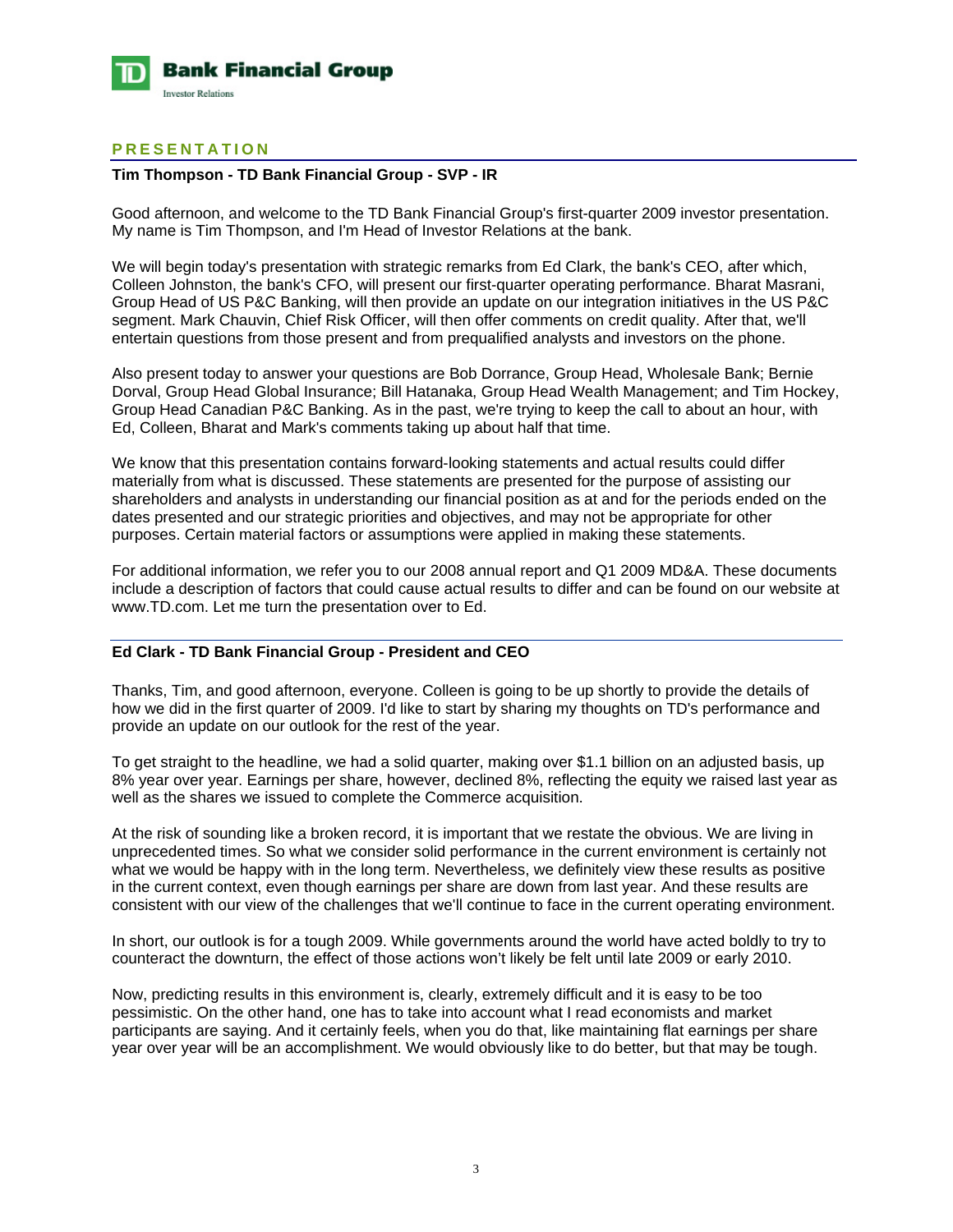

The bottom line is that TD has emerged as one of the most reliably profitable banks in the world. We are going to take some bruises if the situation gets worse, but we're still going to be able to deliver solid earnings to our shareholders.

Before I get into some investor issues, I would like to comment on some public policy issues. Why? Because, clearly, in today's environment, public policy issues are relevant to our performance and the outlook.

For many Canadians, it's likely hard to fully appreciate the difference in performance between the Canadian banks and other banking systems around the world. But the contrast is sharp. Canadian banks are among the strongest in the world. There are only three AAA-rated banks listed on the New York Stock Exchange and Canada has two of them. TD is one of those. Our banks are profitable and have had no need for government equity or guarantees for our debt. The result for Canadians is that we are continuing to ensure that credit is available, filling in the gaps left by nonbanks and foreign banks, whose weak financial positions have forced them to withdraw from the marketplace.

In fact, not only are Canadian banks lending more, they are making those loans at narrower spreads. Our prime is 3%, the lowest rate in 70 years and below the US prime rate, even though, over the last 17 months, the Federal Reserve has cut its rate 175 basis points more than the Bank of Canada. TDCT offers a 4.39% five-year mortgage. Go call your branch and try to get one of those. It would be difficult to find a lower rate in the United States, even though the US Federal Bank rate is 100 basis points below our rate here in Canada.

There's a whole range of reasons why our banking system has emerged from the financial crisis as the strongest in the world. First, we have strong retail and commercial banks that have been conservative lenders. Second, the reaction of the Canadian government to the crisis has been both responsive, but also judicious. For example, the extension of the CMHC program to buy back government-guaranteed mortgages was a win-win policy. The banks and other lenders were able to get access to liquidity by selling these mortgages and the taxpayers will benefit to the tune of several billion dollars. It's a great example of government innovation, sound public policy, and good cooperation between the banks and the government.

Third, OSFI does deserve credit here. They've instilled confidence in our system. They have insisted on conservative capital rules, but since the crisis began, they have also worked with us to ensure the rules work as intended.

Fourth, Canadian investors have been willing to fund Canadian banks. This means we've been able to build capital ratios with private capital, not public dollars.

And finally, the Bank of Canada has responded aggressively and innovatively to ensure adequate liquidity for the banking system.

All these factors have contributed to our position of strength, and this strength is underpinned by a strong profit position, one that we have. But it also demands that we be sensitive to the needs and opinions of Canadians as we head into this sharp downturn. Rising unemployment, reduced working hours, wage pressures, all mean that many Canadians face hard times. TD Bank has 11 million Canadian customers. And we know that lots of them face economic challenges today or worry about what they may face tomorrow.

So what are we doing to help? We have launched a program in our branches encouraging customers and clients to come talk to us. We want to help customers get ahead of issues and challenges that they are facing. That's why we significantly increased our capacity to have conversations with our customers about credit restructuring. We've also given authority to our teams to postpone mortgage payments and work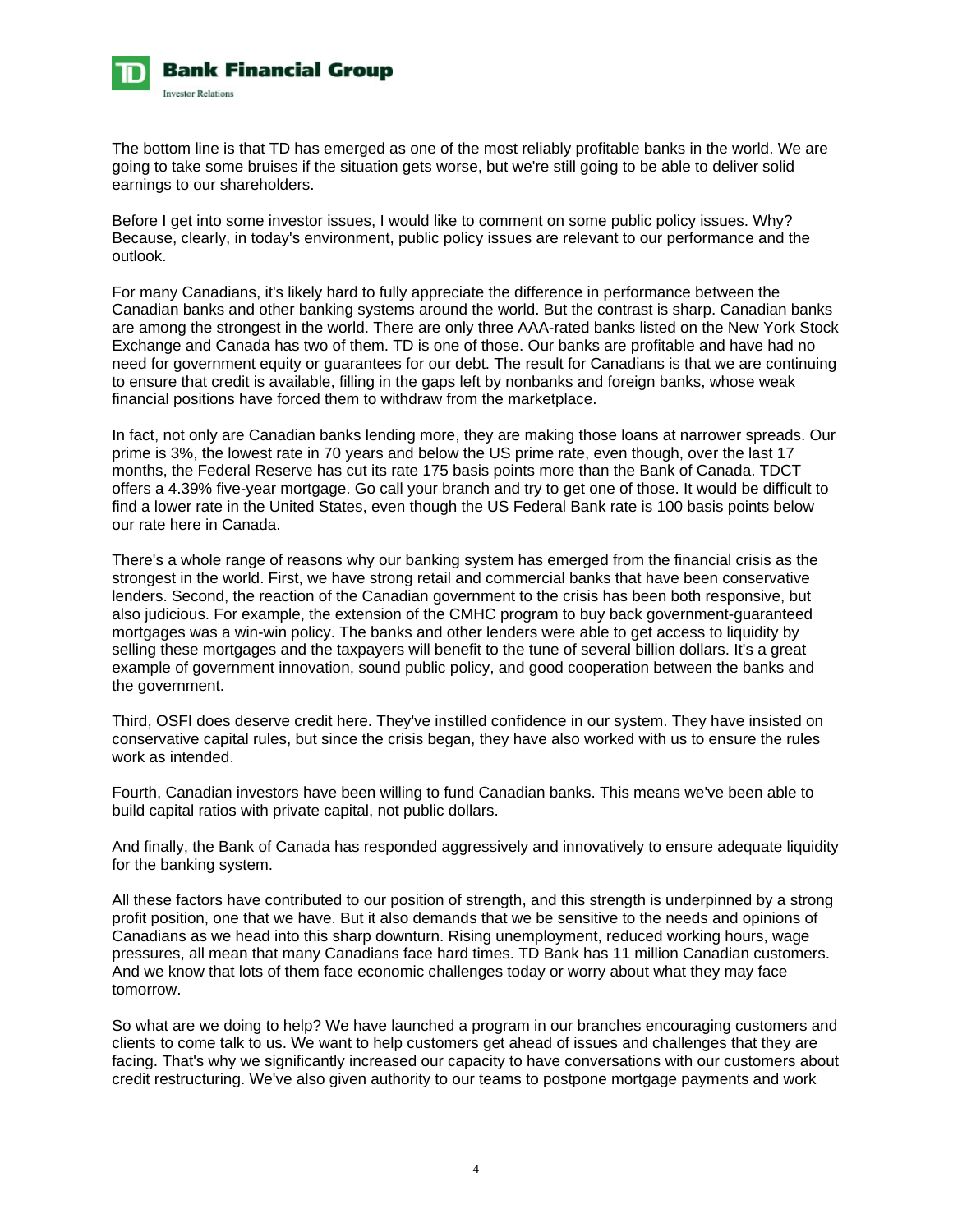

out lower cost debt consolidation options. And as you have heard, TDCT has frozen personal and small business banking fees for this year.

Now, TD's brand is built around customer service. We are the number one customer service bank in North America. That service means something different in a downturn of this magnitude. We have to be there for our clients and our customers. Our employees get that and we get that. To our customers and clients, we say come talk to us. Let's work together to address your financial challenges.

Now let me touch briefly on the results and then address some key investor issues. Once again, we have earned more than \$1 billion in retail on an adjusted basis with earnings for this group flat quarter over quarter. TDCT's results reflect the issues that we've just been talking about -- strong volume growth, offset by declining margins and rising PCLs.

Going forward, we expect three things to happen. First, we expect volume growth to slow as demand falls off. Second, we think margins will expand as we begin to see the results of our repricing of credit products, which we did to partially recover our increased borrowing costs. And third, we expect PCLs to continue to grow.

Our Wealth Management business has clearly been impacted by the dramatic drop in asset values and by narrowing spreads. This will take some time to recover. We remain, however, committed to strategically growing our diversified wealth offering, focusing our resources on key growth opportunities.

Turning to our Personal and Commercial operations in the United States, margins remain tight. PCLs are increasing and there is upward pressure on non-performing loans. On the other hand, we remain a positive outlier because of how we have run this business. And we have had strong loan growth and positive deposit growth. Going forward, we would expect loan growth to slow and deposit competition to remain tough.

Our wholesale earnings rebounded nicely this quarter. The release of a reserve related to a canceled loan commitment was offset by other charges, particularly by security losses in the quarter. Wholesale's overall results, therefore, do reflect the strength of our ongoing business this quarter. Going forward, however, it is not likely that we can sustain this level of earnings. At the same time, we have made significant progress in shaping our business to move to a more tightly focused on franchise plays, and this resulted in lower risk-weighted assets.

Despite these solid results, I am aware that some investors are worried. Some of these worries are specific to TD, but most are related to general anxiety about financials worldwide and the deteriorating economic environment. As business operators, we can only deal with what we can control and make the best judgments in how to protect the bank from the unexpected.

Clearly, today, the world's economic and financial systems remain very fragile. Moreover, while governments are intervening on a massive scale to help, their interventions, at the same time, also create uncertainty. And the sooner we have business certainty, the sooner private capital will begin to flow into this sector, and solutions will require private capital if the financial system is to become stable. We as a bank are determined to get through this difficult period stronger with our business model intact and with momentum on our side. But, to get through this has to be the order of the day and governs all our actions.

So are we comfortable with where we sit? The short answer is absolutely. We have an excellent balance sheet. Our Tier 1 is strong. Our lending has been conservative. Our dividend policy cautious. And we have a strength that I believe the market continues to underplay -- strong, consistent, retail earnings.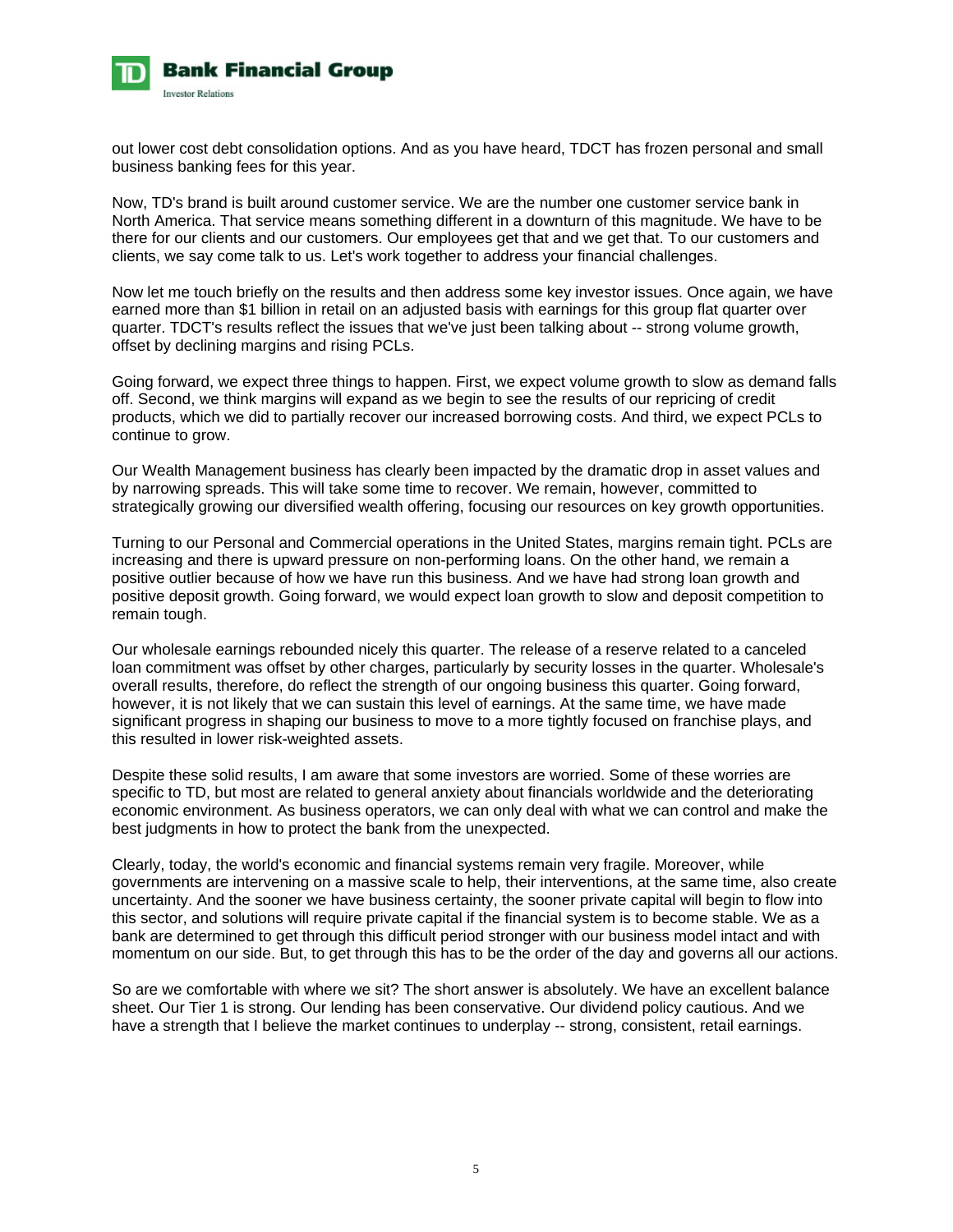

At TDCT, we have earned through rising PCLs. They were up 27% quarter over quarter, but earnings were off just 3%. And it's a similar story at TD Bank, America's Most Convenient Bank, where in US dollars, PCLs are up 53% quarter over quarter, but our adjusted earnings are off by just 5%.

At the same time, I think the world knows that our liquidity position remains the envy of every bank in the world. And how bad will the economy get and what will it mean for PCLs and growth? Well, frankly, it's hard to say. Colleen will address in more detail the issue of our US investment portfolio, which I know remains a concern. But let me give you a brief comment.

We are not concerned about recovering our book values on these investments. And we have enough capital to carry this portfolio comfortably if we had to take temporary charges, which we would, obviously, recover over time.

So let me to conclude, as I think it bears repeating, that the Canadian banks are in the best shape of any banking system in the world. Thanks to judicious regulation, good business decisions and smart, but minimal, government intervention. Within that environment, TD has emerged as one of the most reliably profitable banks in the world. And that profitability will continue to benefit millions of people directly as those profits support our ability to continue to increase our lending, create significant government tax revenue, offer jobs and career experiences and provide earnings and dividend income to our many investors. The bottom line, we are in good shape. And even if things get much worse, we are going to do more than just survive, we are going to be the bank that thrives. And in this environment, that may mean simply maintaining flat earnings per share year over year, but we will get through the valley with our business model intact, and we are determined to emerge on the other side with business momentum on our side.

And on that note, I will hand things over to Colleen.

# **Colleen Johnston - TD Bank Financial Group - Group Head Finance and CFO**

Thanks, Ed, and good afternoon. Let's turn to the Q1 2009 highlights. Total bank adjusted net income was 1.149 billion, up 8% from last year. Adjusted diluted earnings per share of \$1.34 represented an 8% decline from Q1 2008.

Total retail earnings were over 1 billion, up 11% from a year ago, primarily as a result of the addition of Commerce Bancorp. Our Canadian retail businesses were down 9% versus last year to 659 million for the quarter.

Net income from our US retail businesses, TD Bank and TD Ameritrade, was 384 million. This is the third quarter we are including Commerce earnings in our results, and as such, year-over-year comparisons are not yet applicable.

Our wholesale net income of 265 million, was up 63% versus Q1 of 2008. On an adjusted basis, the corporate segment posted a loss of 159 million compared with a 44 million loss last year, a negative swing of 115 million year over year.

The higher loss was driven by the impact of securitization, hedging and treasury activities, increase costs associated with corporate financing activity and unfavorable tax items, partly offset by the Winstar litigation gain.

Our Q1 Tier 1 capital ratio was 10.1%. This will be discussed in more detail in a moment.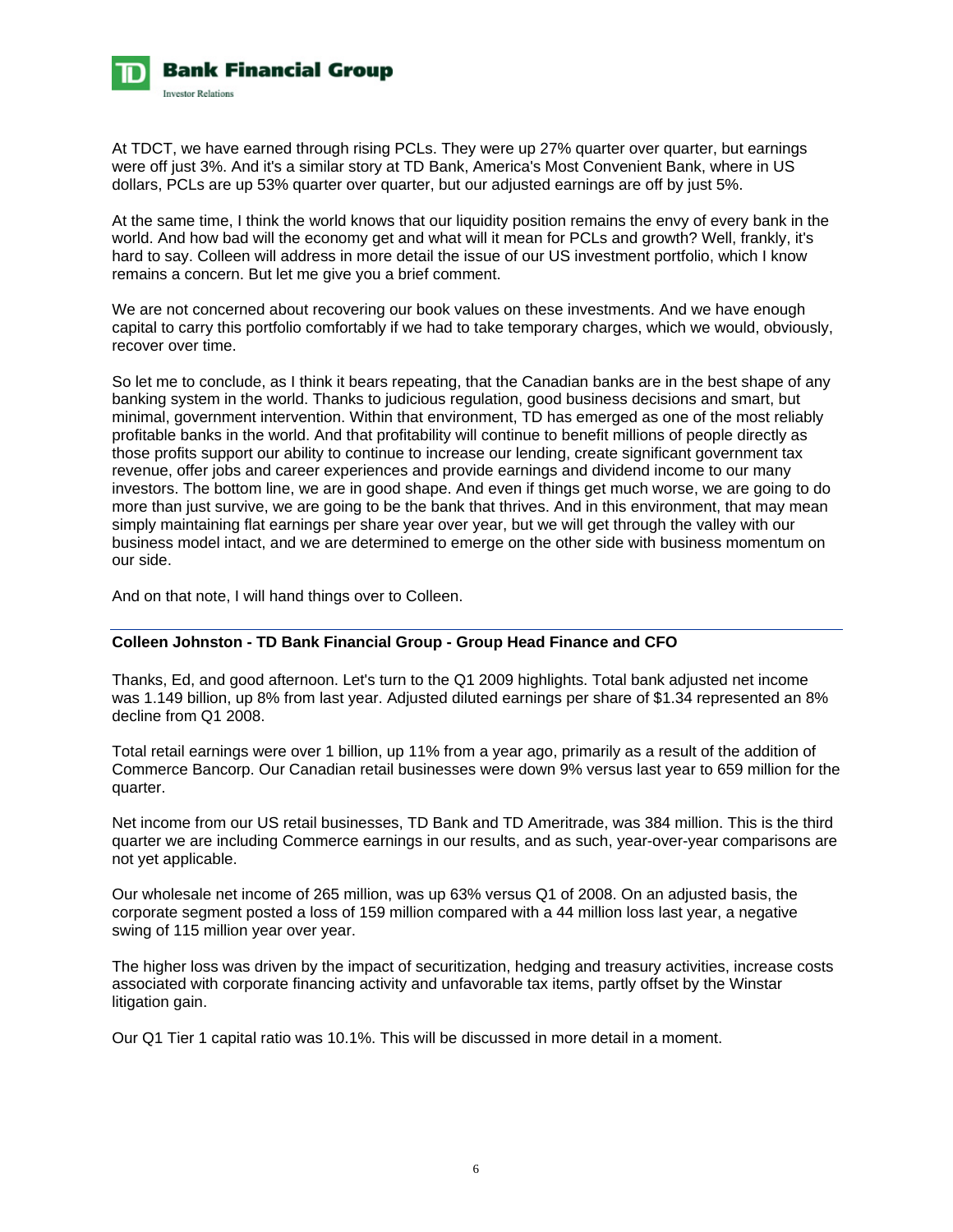

I'll now give an overview of each of the business segments, and similar to last quarter, our regular quarterly slides can be found in the appendix.

Please turn to slide 5. Here we see reported net income was 712 million or 82 cents per share, and adjusted net income was 1.1 billion or \$1.34 per share. The difference between reported and adjusted results is due to five items of note. The first three are recurring.

The change in fair value of derivatives hedging the reclassified portfolio totaled 200 million after tax. The loss relates to hedges on the bond portfolio transferred from trading to available-for-sale last quarter. Given the declining rate environment and worsening credit markets, the interest rate hedges lost money, which was partially offset by gains in the credit default swaps. These losses and gains will be reversed as the portfolio unwinds. This quarter, we increased our general allowance by 80 million pretax due to volume growth and credit quality declines, particularly in certain wholesale exposures.

Please turn to slide 6. Canadian Personal and Commercial Banking reported net income of 584 million in Q1, down 2% from last year and down 3% from Q4. Revenue was 2.3 billion, up 7% from last year, driven by strong volume growth and the transfer of the US businesses, partially offset by margin compression. Volumes grew across most products, particularly in real estate secured lending, which grew 16 billion, or 11% from last year; consumer loans, which grew 1.8 billion, or 10.6%; personal deposits which grew 17 billion or 16.3%; and insurance, which grew 9%.

The margin decline of 16 basis points from last year was due to higher funding costs, competitive deposit pricing and product mix, partially offset by improved Prime-BA spread. Going forward, we do expect margins to improve.

Provisions for credit losses were up year over year, primarily due to personal lending provisions, reflecting credit quality challenges, higher bankruptcies and higher credit card volumes. Business banking provisions were 21 million for the quarter, up 15 million versus last year.

Expenses of 1.2 billion were up 8% over last year, and down 1% versus last quarter due to continued investment in growth, higher salaries and benefits, higher litigation charges, and the transfer of the US businesses. Excluding the transfer of the US businesses and the higher litigation charges, we actually had small positive operating leverage in the quarter.

Our Global Wealth Management business, we're now on slide 7, excluding TD Ameritrade, reported net income of 75 million, down 41% from Q1 of '08 and 32% from last quarter. Total revenue of 528 million decreased 7% from last year, primarily due to lower revenues in mutual funds and advice-based businesses, driven by lower asset levels and lower average fees.

Net interest margin compression and lower margin loans also contributed to the overall revenue decline. These declines were partially offset by strong trading volumes in online brokerage, and the inclusion of the US Wealth Management business.

Expenses of 419 million were up 40 million or 11% year over year, primarily due to the inclusion of the US business, the continued investment in growing client-facing advisers, and a provision related to indirect exposure to one or more Madoff-managed accounts.

TD Ameritrade reported fourth-quarter earnings of US 184 million. The CAD77 million contribution to our earnings was announced on January the 20th.

Turning to US P&C. US P&C delivered strong results this quarter. Adjusted net income of US 253 million was down 5% from last quarter, mainly on higher provisions. Revenue for the quarter was 985 million. The large increase year over year was primarily due to the inclusion of Commerce. On a quarter-over-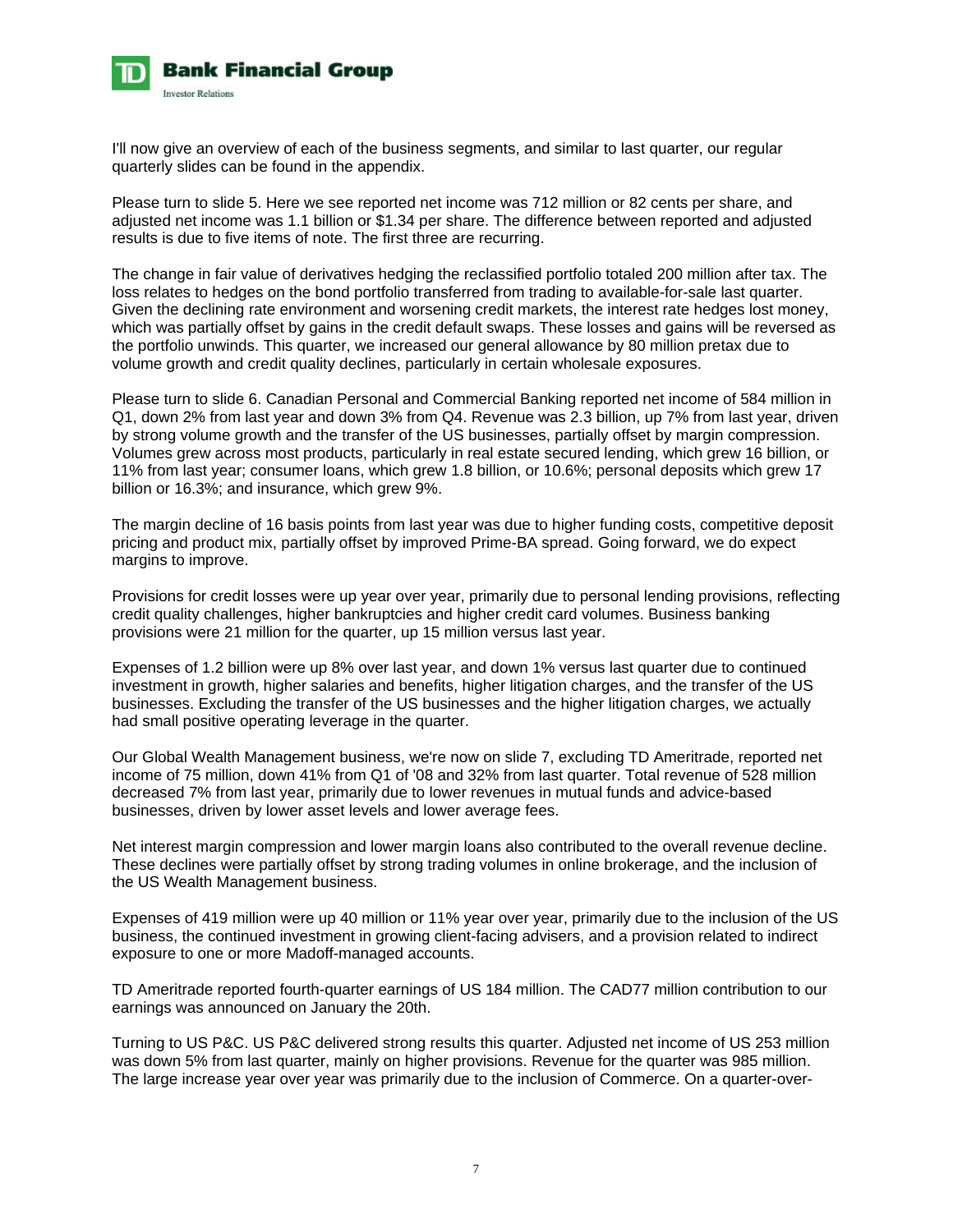

quarter basis, revenue was down 1%. Strong volume growth was offset by margin compression and lower security gains.

PCLs were US 115 million. This is in line with our guidance last quarter and we continue to build reserves with net charge-offs of US 76 million. Adjusted expenses were US 573 million, down 2% versus last quarter, as we start to realize integration savings.

Please turn to slide 9. Wholesale had net income of 265 million, up 63% from Q1 of '08, and 493 million higher than last quarter. Revenue growth in the quarter was driven by strong interest rate and foreign exchange trading, recovery from the cancellation of a loan commitment, higher equity trading and underwriting revenue and lower credit trading losses, partially offset by an increase in credit risk valuation adjustments and write-downs due to other than temporary impairment in the head office portfolio.

Provisions for credit losses were 66 million this quarter, up from 56 million a year ago and 10 million last quarter. This quarter's figures included specific allowances related to credit exposures in the corporate lending and merchant banking portfolios, as well as 10 million for the cost of credit protection. We currently hold 2.4 billion in notional CDS protection, all with highly-rated global financial institutions.

Expenses for the quarter were 388 million, up 21% from last year and 27% from last quarter. The yearover-year increase was primarily due to higher severance, higher variable compensation on stronger results, and investments in risk and control initiatives.

Please turn to slide 10. Let me take you through the Q1 capital update. Our Tier 1 capital ratio was 10.1% at January 31, 2009, up from 9.8% at year end. The big movements in the quarter were due to Tier 1 capital issuance of 3.3 billion, which added 170 basis points to our ratio. This was almost entirely offset by the 50% deduction for substantial investments, a Basel II requirement, which cost us 150 basis points.

Risk-weighted assets were flat this quarter and down 2 billion if you exclude the impact of FX. The cancellation of a loan commitment reduced RWA by 3.5 billion, which was partially offset by loan volume growth and some credit migration. We are very comfortable with Tier 1 at 10.1%.

We expect to continue growing total capital through retained earnings growth and, if necessary, through preferred share issuance. We still have capacity to issue about 2 billion in preferreds and our access to capital has been very good, albeit expensive in current markets. However, our focus on profitable asset growth and declines in credit quality in our lending and securities portfolios will put pressure on capital going forward.

Let me comment briefly on tangible common equity. Comparisons to other banks in Canada and the US are difficult due to the lack of a common standard. That said, we can look at tangible common equity as a percentage of total Tier 1 capital. In our case, that percentage is over 70%, which points to the high quality of our capital base. And capital needs to be assessed in the context of risk-weighted assets, not total assets.

At TD, our risk-weighted assets as a percentage of total assets is 37%, better than the peer average in Canada and at roughly half the level of US banks. In fact, more than 120 billion, or over 20% of our tangible assets are fully insured by the Government of Canada.

Please turn to slide 11. This slide shows you a breakdown of our securities held in TD Bank, N.A. The fair value of our nonagency CMO portfolio was US 7 billion at January 31, 2009, down from US 7.2 billion at October 31, 2008. So the good news is that the fair values have remained relatively stable quarter over quarter. And to date, our expected credit loss from the portfolio remains within the ranges we established when we valued the securities at the time the Commerce deal closed. Therefore, there were no impairment charges in the quarter.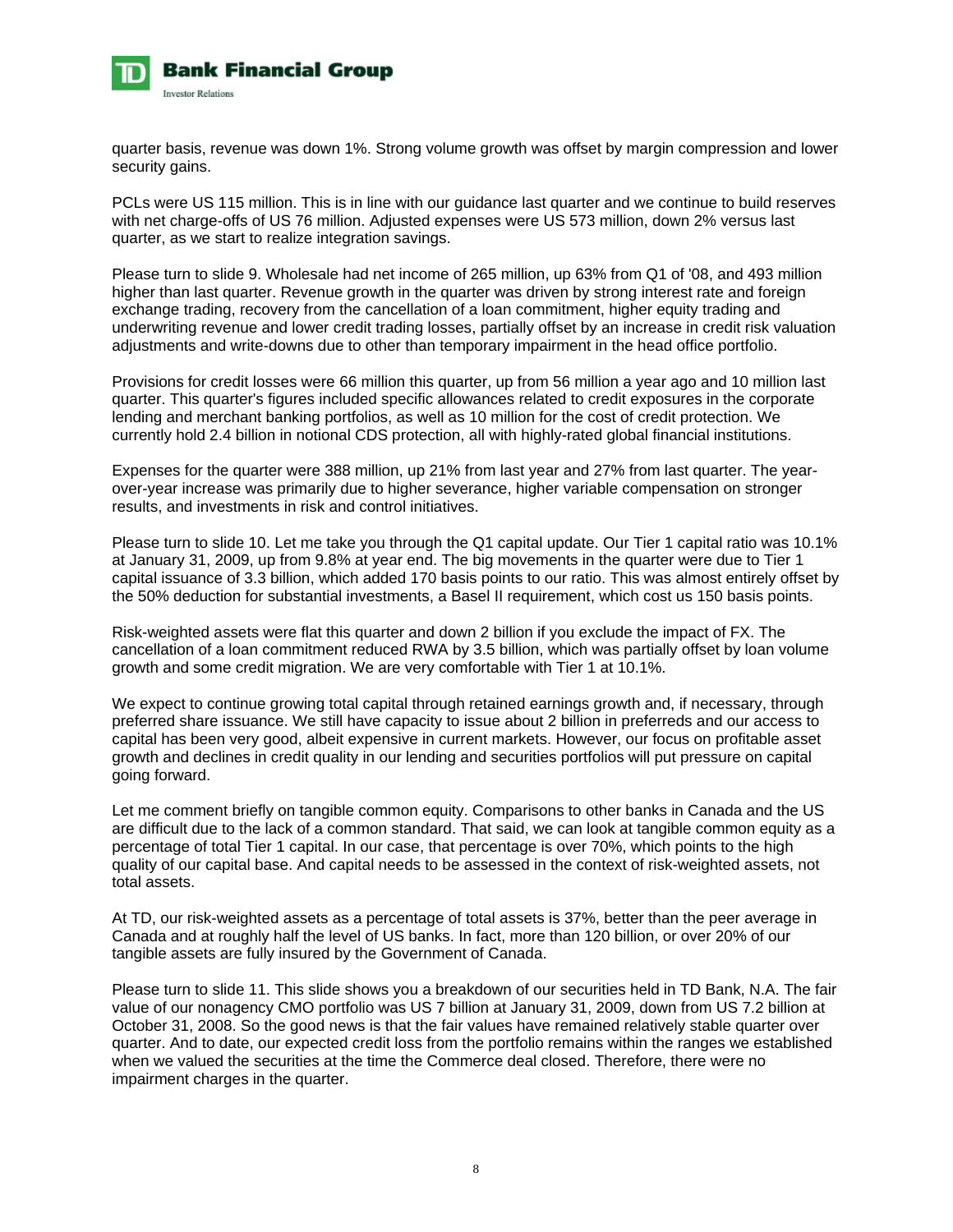

We know that this portfolio continues to be an area of investor concern. So let me deal with those concerns head on. First, downgrades. We've seen a number of downgrades in the portfolio, most notably in the Alt-A portfolio. These downgrades are based on par value. They were largely expected by us when we looked at the underlying credit quality when valuing the securities at the time of close. As you know, we wrote down the total securities portfolio by almost 2 billion at the time of close. And if we were to rerate them today on this basis, they would clearly be AAA. Some of these downgrades are now impacting capital, but we are actively looking at ways to mitigate this impact.

Second, will we lose money on the securities? We are very confident that we will more than fully recover our carrying value on the securities, but not fully recover up to par value. The difference being the expected loss number assumed when we closed the deal. So if we took any impairment write-downs, we would also recover those amounts over the remaining life of the securities.

And third, so forget about economic value. You are concerned about potential impairment charges and their impact on our capital. Last quarter, we talked about our conservative assumptions in our valuations and the fact that the expected loss number we factored in when we closed the deal assumed that US house prices would decline on average by another 15% in the US. Given the continuing deterioration in the US, it's possible that housing prices may drop by more than our original projection, and we might start seeing some impairment losses. Impairment is assessed on an individual security basis. So any charges will likely materialize in smaller, periodic amounts.

Let me now turn things over to Bharat.

# **Bharat Masrani - TD Bank Financial Group - President & CEO, TD Bank, N.A.**

Thanks, Colleen. Let me provide you with an update on the integration. We continue to make significant progress in our meeting all of our commitments. We're coming together as one bank, both from a regulatory perspective and, more importantly, from a brand perspective.

We began our rebranding on November 1st, and the rollout continues to go well with our brand awareness in the 60% range, up from virtually zero before the campaign was launched. We are on track to extend the brand into New England in the second half of 2009.

In addition, our employees are coming together as one bank. We have rolled out a common benefits program and a combined employee handbook and continued to see a high level of engagement, as measured by internal employee surveys. The multibank initiative we piloted in the fall has now been extended to 484 stores and is going extremely well. As a result, we're able to consolidate 70 stores in our mid-Atlantic footprint nearly a year before our systems conversion, and this week, processed our one millionth multibank transaction.

We launched our in-state retail and small business product suite in New England. These new products mirror what is available in the mid-Atlantic and reduce the overall risk associated with the conversion. At the same time, we opened 14 new stores since November, as part of our de novo strategy, and are on track to open a total of 30 stores in fiscal 2009.

And we have done all this without losing focus on the most important thing, the customer. We talk to our customers on a daily basis and both our customer WOW! index and mystery shop scores continue to be strong. In addition, we are on track to achieve \$310 million in synergies and for a successful systems conversion in the second half of 2009.

Now let me turn it over to Mark.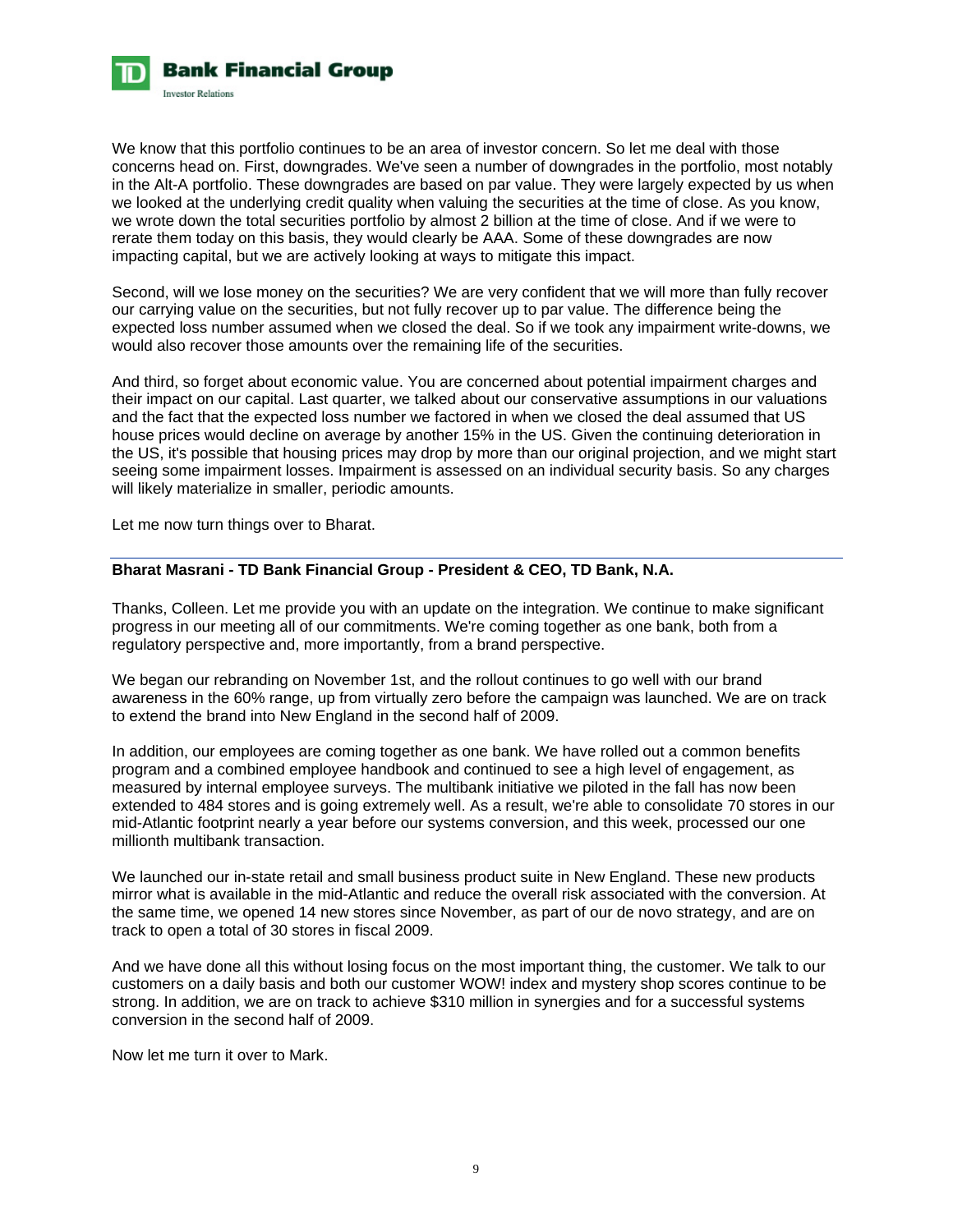

# **Mark Chauvin - TD Bank Financial Group - EVP - Chief Risk Officer**

Thank you, Bharat. Please turn to slide 13. Let me start with a review of our overall loan portfolio.

Total loans outstanding on our balance sheet equaled 240 billion at quarter end. A few quick comments about the breakdown of the portfolio, and then I will talk about the quality of each major segment.

The loan portfolio in Canadian Personal and Commercial totaled 145 billion. Approximately two-thirds of the portfolio is real estate-secured loans consisting of mortgages and HELOCs. Of this amount, roughly two-thirds of the portfolio is insured primarily through CMHC. The remaining one-third of Canadian loans includes personal loans, credit cards, commercial and small business loans. The US Personal and Commercial loan portfolio stands at \$62 billion. Approximately two-thirds or 41 billion is made up of commercial loans, which are diversified across a broad range of industries. Investment real estate is 15 billion of this amount, or about one third of the commercial portfolio, and consists primarily of amortizing mortgages on commercial, industrial, retail, and other income-producing properties, diversified by property type and geography.

The remainder of the investment real estate portfolio consists of 2 billion of residential-for-sale and 1.5 billion of commercial construction real estate.

And finally, consumer loans represent about one-third or 21 billion of the US loan portfolio, consisting of 6 billion of residential mortgages, 10 billion of first and second-lien home equity loans, 4 billion of auto loans, and 2 billion of consumer loans.

The wholesale portfolio at \$26 billion makes up most of the balance of the bank's credit portfolios. Our commitments here are well-diversified and North American in focus.

Please turn to slide 14.

Let me now comment on the quality of each of the portfolios. Revolving unsecured lines of credit, Visa cards and unsecured lines of credit, represent our primary concern in the Canadian personal credit portfolio. These two books represent about 60% of TD Canada Trust's PCLs and are particularly vulnerable to an economic downturn due to the open-ended nature of the credit. While steps have been taken to enhance underwriting standards over the past few years, current economic conditions will continue to negatively impact this portfolio in the coming quarters.

Naturally, we are concerned about the impact of declining house prices and rising delinquencies on the real estate secured lending business in Canada. Having said this, we continue to be in good shape as risk in the portfolio is mitigated by our lower than average industry delinquencies and the fact that 66% of the real estate secured loan book is insured.

Average loan to values for the uninsured real estate secured loan portfolio is 54%, as at January 31 with average loan to values of 50% for mortgages and 55% for HELOCs. 68% of the HELOC book is secured by a first lien position.

The Canadian commercial portfolio continues to perform well, with PCL averaging only 13 basis points per annum during the past five years. Not surprisingly, however, we're starting to see some economic weaknesses develop in the portfolio as a result of the downturn, which will, no doubt, put upward pressure on gross impaired loans and PCLs for the remainder of the year.

We continue to closely monitor portfolio performance in areas of higher risk. Specifically, we have conducted an in-depth portfolio review of the three industry exposures we can consider to be the highest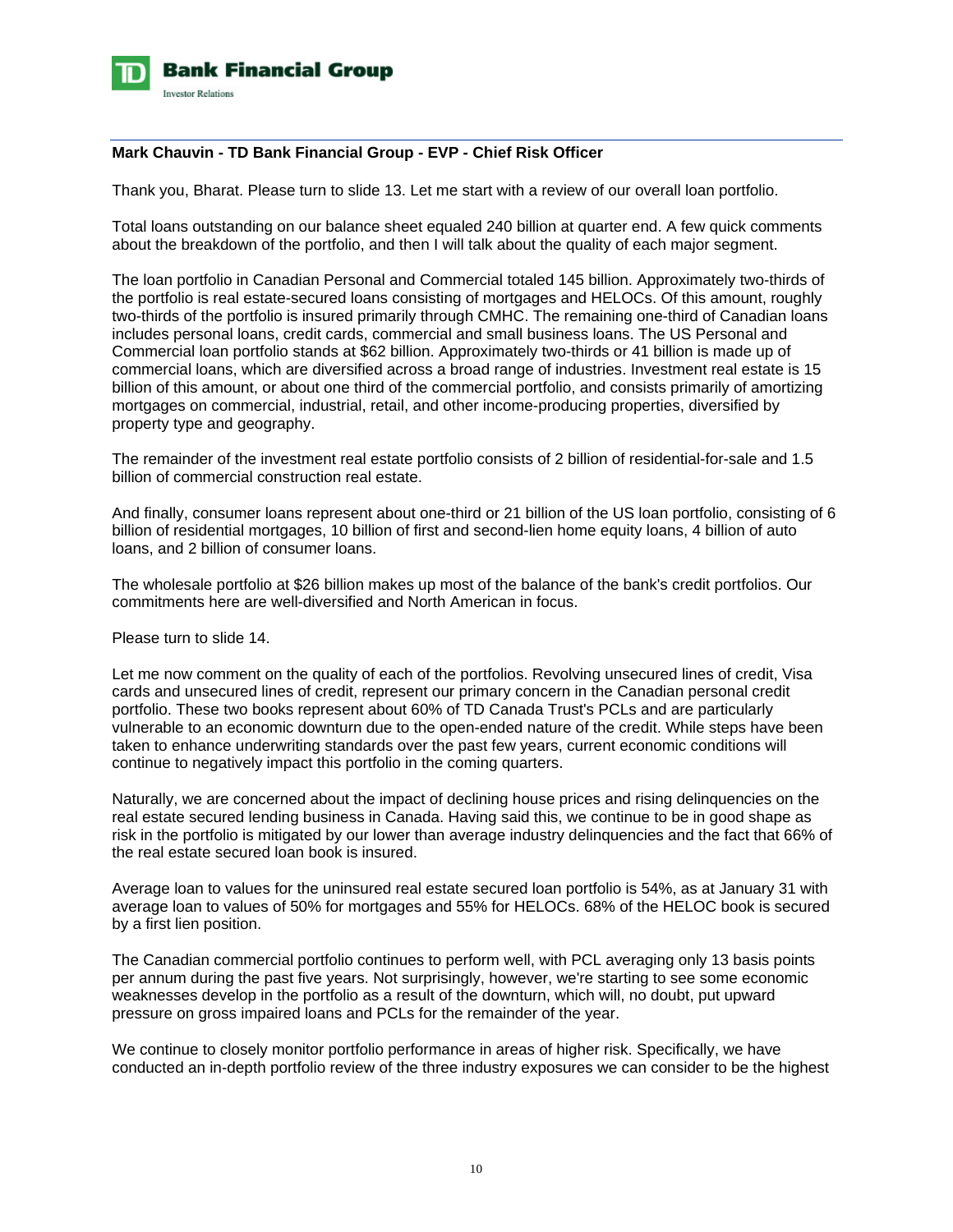

risk segment of our commercial portfolio --real estate, auto, and oil and gas services. Based on stress test analysis completed on each of these segments, we are confident that potential losses will remain within manageable levels.

Now, turning to the wholesale portfolio, despite recording the first material provision for credit losses in over five years during the past quarter in this particular portfolio, we believe it is well positioned, in our opinion, to weather the economic downturn for three major reasons.

First, over 70% of the loan commitments are to investment-grade rated counterparties primarily in Canada and the US. Second, the commitments are well diversified by virtue of industry and single name exposure limits. And lastly, the benefits of monitoring in controlled processes implemented after 2002 to control key portfolio risk metrics. While corporate defaults are expected to increase, we believe that these factors will mitigate wholesale credit losses during the economic downturn.

In the US Personal portfolio, we have seen increased delinquencies in both residential mortgages and HELOCs. In the US commercial portfolio, we continue to focus on investment real estate, particularly residential for sale. In-depth reviews, including stress tests, have been undertaken in each of these segments of the portfolio. While further deterioration in gross impaired loans and credit losses is expected as the US economy worsens, we believe that we will continue to outperform our peers due to sound credit underwriting standards combined with the strategy to only originate and hold exposures within our geographic footprint.

In summary, while we continue to pursue selective asset growth throughout the bank, we're closely monitoring and managing credit risk as the economic environment evolves. And now, I would like to turn the presentation back to Tim.

### **Tim Thompson - TD Bank Financial Group - SVP - IR**

Thanks, Mark. So we're going to start with the Q&A session. We'll start with people in the room first. Before ending the call today, I'm going to ask Ed to offer some final remarks. Let's get started here in the room. Questions? Michael.

# **QUESTION AND ANSWER**

# **Michael Goldberg - Desjardins Securities - Analyst**

I just want to clarify. I think I got this. Page 14 of the quarterly report, you seem to say that the benefit of the earnings this quarter of the canceled BCE loan commitment was about the same -- was some amount less than the \$212 million impairment charge you took against available for sale securities. First of all, was that the correct interpretation? And secondly, how much less?

# **Ed Clark - TD Bank Financial Group - President and CEO**

Let me just -- I think what we're trying to say here and then Bob can [leap] his. We think the logical question that you're going to ask us is well tell us about how much of this 265 is ongoing earnings, and so give us a feel for what the ongoing earnings is, and we are saying 265 is a good number.

The second thing we are saying is, but I wouldn't use that number for the next four quarters because is this sustainable at that level? I doubt it. But it was real earnings. It wasn't boosted by the canceled loan commitment.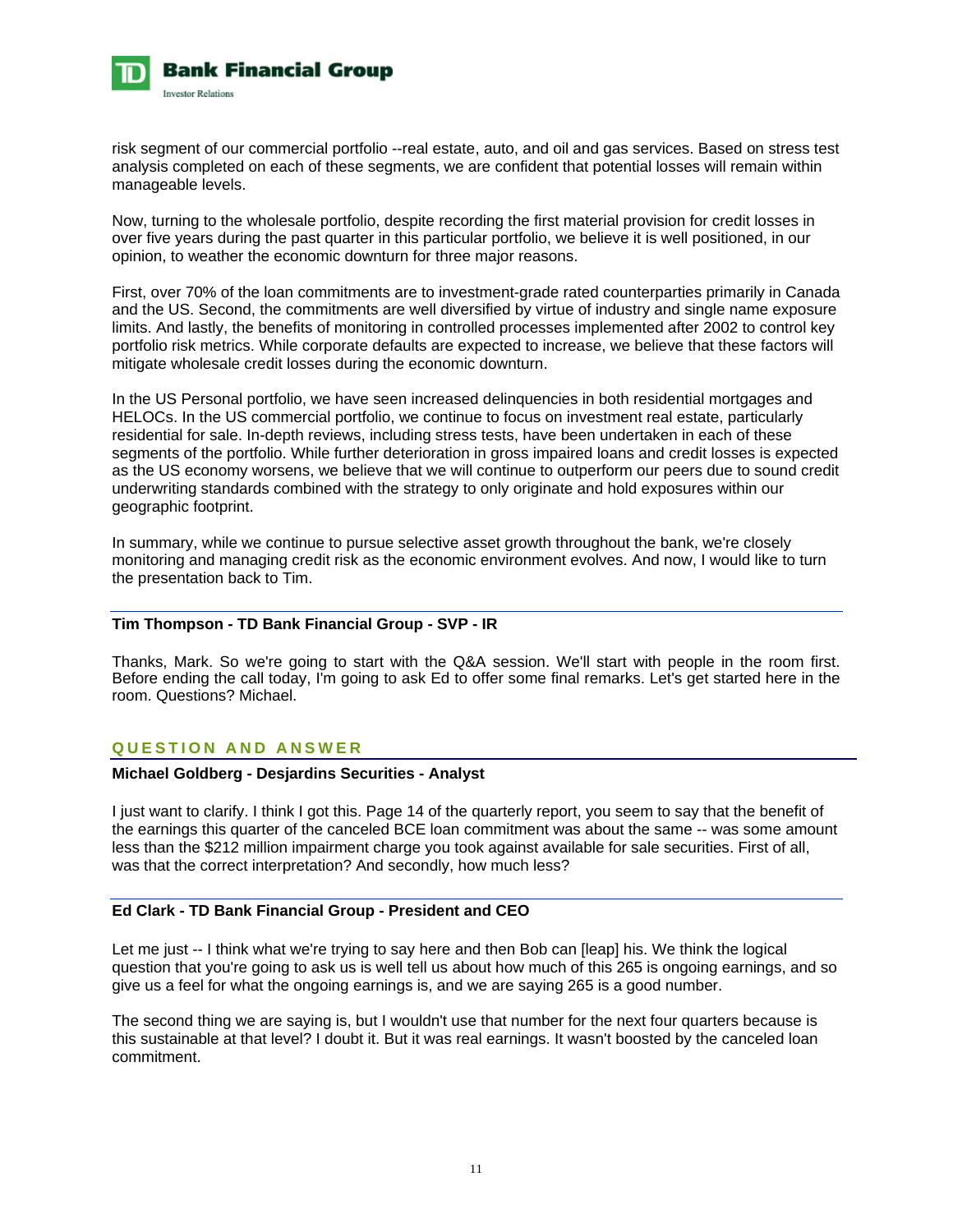

### **Michael Goldberg - Desjardins Securities - Analyst**

Okay. And just one other thing. In the US, as you said, you consolidated several stores, Bharat. Yet at the same time, overall for the bank, your personal non-term deposits, excluding the low-margin deposits in Ameritrade, increased by about \$8 billion. So do you want to talk to us about the success that you had in actually retaining deposits and growing deposits, the higher margin saving and checking deposits, while you were consolidating in the mid-Atlantic?

#### **Bharat Masrani - TD Bank Financial Group - President & CEO, TD Bank, N.A.**

So firstly, on the consolidations, unlike what you --

#### **Ed Clark - TD Bank Financial Group - President and CEO**

You can run a bank. You just can't manage (multiple speakers)

### **Bharat Masrani - TD Bank Financial Group - President & CEO, TD Bank, N.A.**

(multiple speakers) difficult. This is counterintuitive, by the way. It's the other way around.

The consolidation is not your normal consolidation, Michael. What we decided to do, and I am told that we are one of the few banks that have tried this, is that prior to converting, we thought the stores that we knew were going to be consolidated and consolidated them a year earlier, by offering the Banknorth system to those clients and what are now TD Bank America's Most Convenient Bank stores. So that was a little different than what you would normally expect in a consolidation. So that is point number one.

Point number two is that most of these consolidations happened within a TD Bank store that was located a mile away from a TD Banknorth store; that was another piece of fact.

Thirdly, I think our people did a great job in ensuring that not only do we manage attrition, that during this time we grow our customer base. And what we have been able to see is that not only during the consolidation, but even through the brand change, starting in December and early January, our customer base is increasing in that footprint, notwithstanding those two events. So I think a lot of that was to do with the markets have helped, but our people have done a tremendous job through major change that has occurred.

Deposit growth, I did talk about, I think couple of quarters ago, that we're going to change our attitude towards that. And we're not going to let what I would call franchise customers be taken over by our competitors because of pricing issues. So we did change that paradigm and that has resulted in decent deposit growth, but we've seen some pressures on margin as well as a result of that.

So, overall, my message is that, yes, we're getting strong volume growth, notwithstanding some of the changes you're seeing in the US with our business, with consolidations and brand change, but we have also benefited from the general climate. I think we are a net recipient of flight to quality type of issues in the US. As Ed said, we are one of only three AAA-rated banks. I think that is important to retail deposit holders as well. And, generally, I would say it's a good news story on the fronts you're asking me.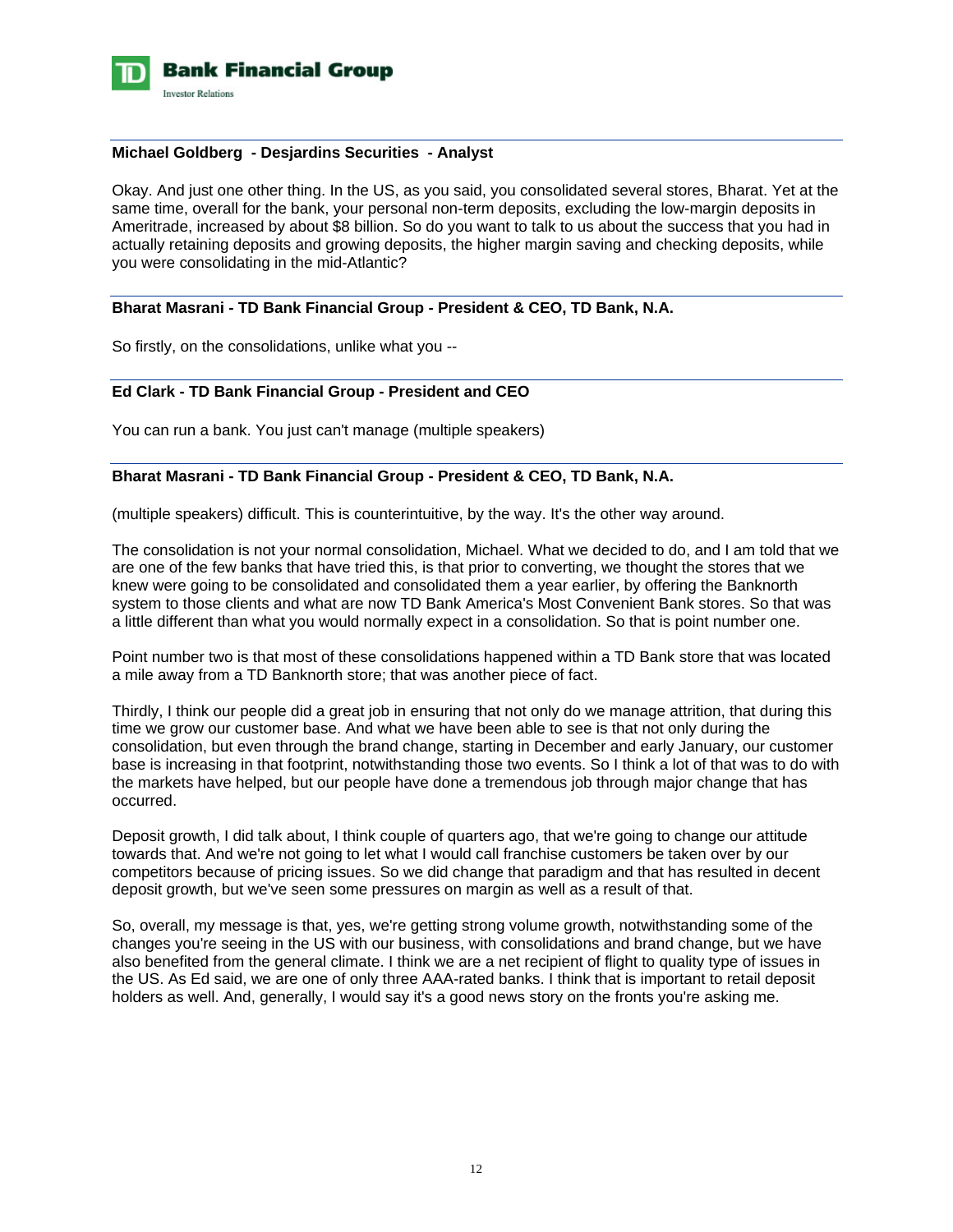

# **Tim Thompson - TD Bank Financial Group - SVP - IR**

Ian.

# **Ian de Verteuil - BMO Capital Markets - Analyst**

Mark, on the consumer loan book, one of the things that was interesting was on a linked quarter basis, the consumer book that actually appeared to have the biggest uptick in gross impaireds was the residential mortgage book. And in so many ways, it's a book that we almost believe is bulletproof. But when I look at it, it's up 25% in impairments in quarter. It's about 300 million of impaireds. I think the book is 60 billion is the size of the loan book. Half of it is insured, so I presume that can't be impaired. So it's almost 1% impairment.

And maybe you could talk back to previous cycles. Isn't it very early in the cycle to be experiencing impaired loan formations in the resi side?

# **Mark Chauvin - TD Bank Financial Group - EVP - Chief Risk Officer**

I think it's a reflection of increased unemployment, increased delinquency. So the fact that impaireds are growing, I think is, that's not unexpected. But the impaired number does include the insured portion. So if you look at the -- and I was trying to find the appendix slide, I believe from memory, it's about two-thirds of the increase was insured.

# **Ian de Verteuil - BMO Capital Markets - Analyst**

So two-thirds of the impaireds --?

# **Mark Chauvin - TD Bank Financial Group - EVP - Chief Risk Officer**

The increase in impaireds was from insured.

# **Ian de Verteuil - BMO Capital Markets - Analyst**

Was from insureds.

# **Mark Chauvin - TD Bank Financial Group - EVP - Chief Risk Officer**

Yes, the number specifically, 53 -- it was 3/4 actually.

# **Ian de Verteuil - BMO Capital Markets - Analyst**

So 3/4 of the increase in the impaireds was due to that. The other thing we have always believed is that even if there is impairment, that the loss given default is going to be relatively low. And you quoted these LTV numbers. How do you know LTV on the portfolio today? I don't think of Canadian banks as doing drive-bys on houses to see what the value is. So how do you know that the portfolio is not down 20%?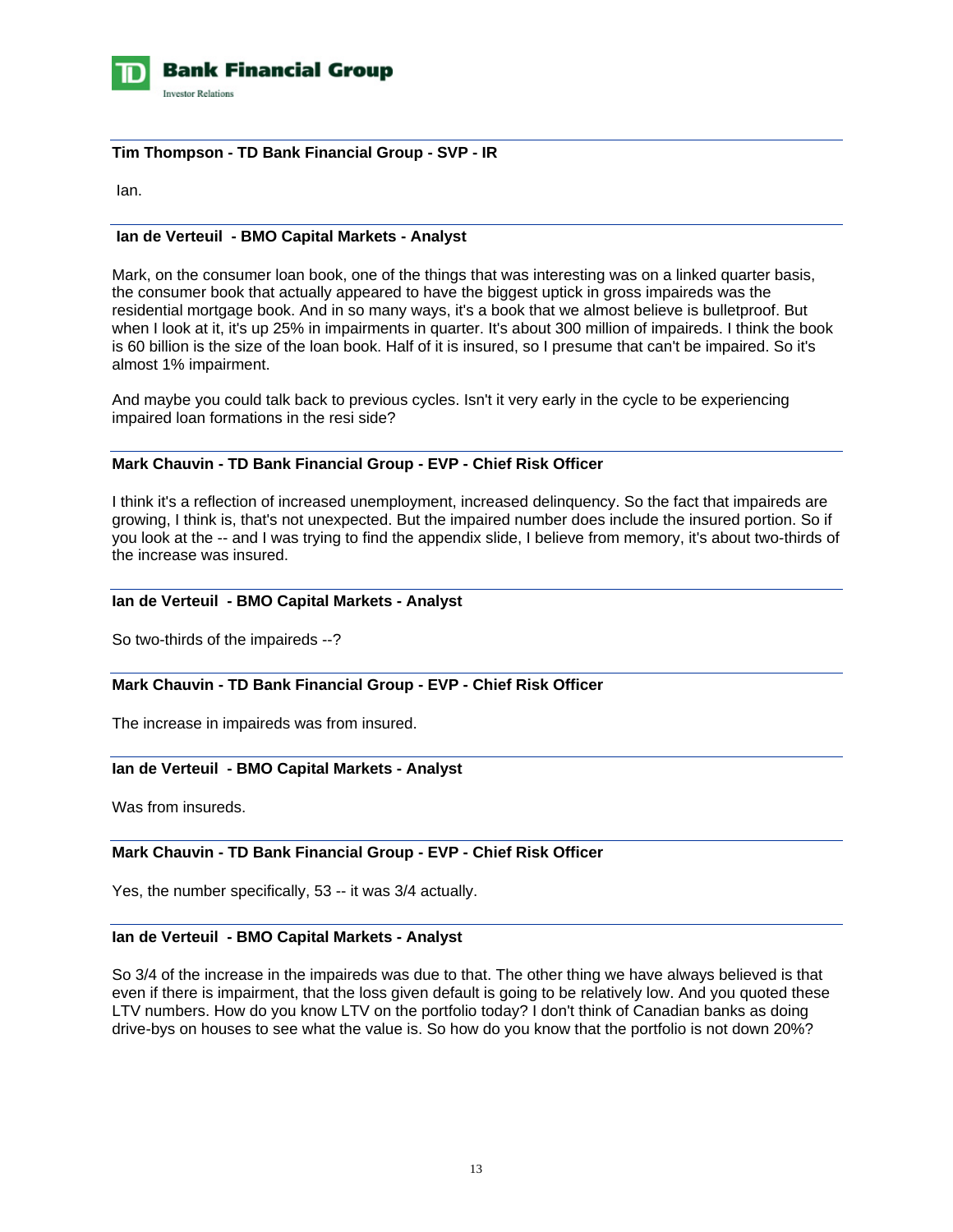

# **Mark Chauvin - TD Bank Financial Group - EVP - Chief Risk Officer**

You would do it at origination. Obviously you would know the day you made the loan and then you use statistics in the marketplace to adjust it to a real-time number.

#### **Ian de Verteuil - BMO Capital Markets - Analyst**

So it's LTV at the time and then you just (multiple speakers) the TRE data.

# **Mark Chauvin - TD Bank Financial Group - EVP - Chief Risk Officer**

Correct.

# **Tim Thompson - TD Bank Financial Group - SVP - IR**

Jim.

# **Jim Bantis - Credit Suisse - Analyst**

Two questions. Focusing back on Mark with respect to the credit portfolio, it was kind of us to give us the breakdown in the US. Just wanted to touch a little bit more on the 6 billion home equity second lien as well as the residential for sale portfolio. If you can give us a little bit of background in terms of the vintage of those portfolios and maybe some of the loan to values. And I guess I want to be able to tie it into you've kindly showed a slide on page 18 showing that PCL rate in the US was roughly 76 basis points. And I know the US comparable at 385 doesn't make a lot of sense given the characteristic of your loan book. But this is early days with respect to the impairment of this portfolio, so I just want to get a sense of what are peak loss rates historically under Commerce bank standards as opposed to US bank standards?

# **Mark Chauvin - TD Bank Financial Group - EVP - Chief Risk Officer**

We'll start with the residential for sale. And I mean, I guess that when I mentioned we did stress tests, we went and we looked at what kind of the peak levels. And whether you are in construction or not in construction makes a big difference. And I know there are studies that we cited, so I'm kind of going from -- I can send you the e-mail for the exact studies, for the history, but I would say that on the residential for sale, it might be about the low 2% range. But if you are in construction, it would be at the higher end of the range because that's the most difficult problematic area.

If you are -- and moving onto HELOCs now. In terms of HELOCs, I wouldn't have a number that would give a historical loss. What we have done though is we've looked at our performance in the footprint, so we've looked at the footprint and we only originate to hold, and so we've compared that to the -- and there's a lot of data you can get in the US. So we were able to compare it to everyone else in the footprint. And our credit metrics were about half of theirs, so kind of twice as good or however you wanted to look at it. And we continued to see it kind of deteriorate in pace with the area, but we haven't seen the gap narrow, right?

So -- and we have run stress tests that would move it up to what we think to be fairly drastic positions. And although the ultimate loss number is a bigger number, it's not a bigger number in the context of the organization. So it gives comfort on it. But if I can find some kind of historical things maybe I can provide them over to Tim, but I don't have them off the top of my head.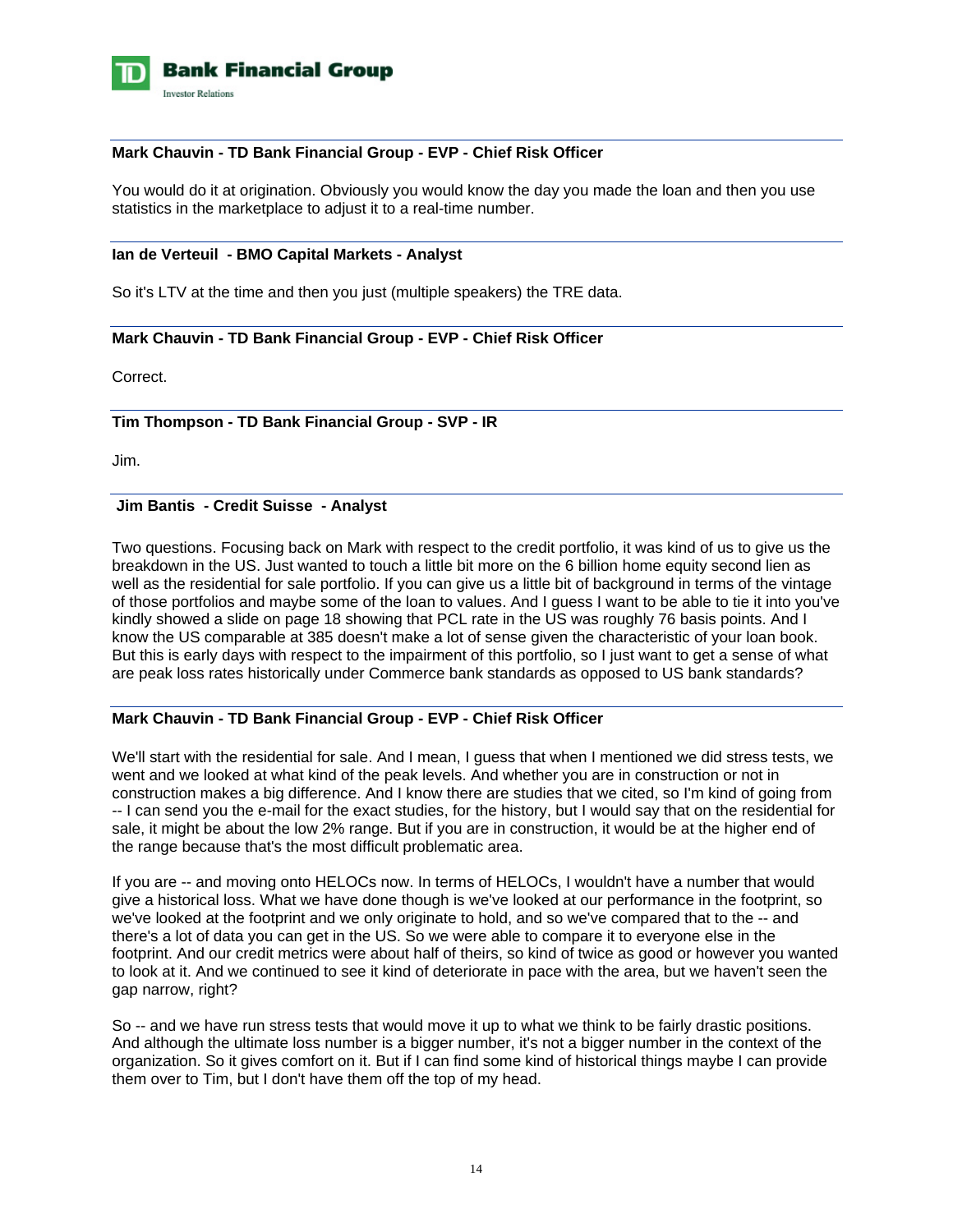

#### **Jim Bantis - Credit Suisse - Analyst**

Okay. And my follow-up was for Bob on wholesale. Ed had said this was a very strong quarter and even adjusting for the canceled loan commitment. But if I recall last quarter, and we've all seen the deteriorating environment, I think you were thinking about 125 million in terms of what a normalized run rate would be for these operations. And I just want to see if the environment has changed, do you feel that's still sustainable or achievable? And also, I kind of want to think you've got a bank with a AAA rating and there's so much capacity taken out of the system on corporate banking. And I'm not suggesting that the bank goes big into corporate banking by any stretch or investment banking. But is there nickels and dimes that the bank should be actually picking up here that are on the risk tolerance side that you should be considering?

# **Bob Dorrance - TD Bank Financial Group - Group Head, Wholesale Banking**

I think it's a very difficult business to forecast, as you know. So we always kind of talked about run rate and what would have been a run rate over a cycle. And I think that's where the 125 a quarter comes from and I still think that given the business strategies that we have and the capital, etc., that that's a reasonable expectation.

For this quarter, clearly, there were some very good favorable trends in the marketplace for wholesale bank and specifically in the foreign exchange and fixed-income markets. And I believe from what I read, you see other banks that have reported or have talked about and I think they are experiencing those same trends. So I think the point being that Ed was making was that the number reflected very strong results in the business.

Those trends continuing, it's hard to forecast. I look at it and say that the headwinds that we have over the balance of the year are potential for securities losses in the head office portfolio. And then, the potential for PCLs as well if the economy continues to deteriorate.

We have some possible pluses in that our credit trading businesses in 2008 did not perform well. We've been -- that market is still challenged, but we've been reducing our exposure in the area. So I think that as we go through the year on a quarter over previous year's quarter basis, that is a possible plus.

So then it's up to how the markets perform here on in. I think I don't have that great a forecasting ability any more than when I got out of the business of forecasting. So bottom-line what I'm saying is that I think we are in a run rate business that is a \$500 million type of business per year in a normalized environment. First quarter was obviously a very strong quarter.

# **Jim Bantis - Credit Suisse - Analyst**

Got it, okay. But just kind of sorry, just to follow up --

# **Bob Dorrance - TD Bank Financial Group - Group Head, Wholesale Banking**

And then, with respect to -- we are looking at using our capital to enhance our franchise. And we have, as you can see I think in one of the schedules, our loan growth is up over the last year, and that loan growth has been focused on growing the domestic franchise.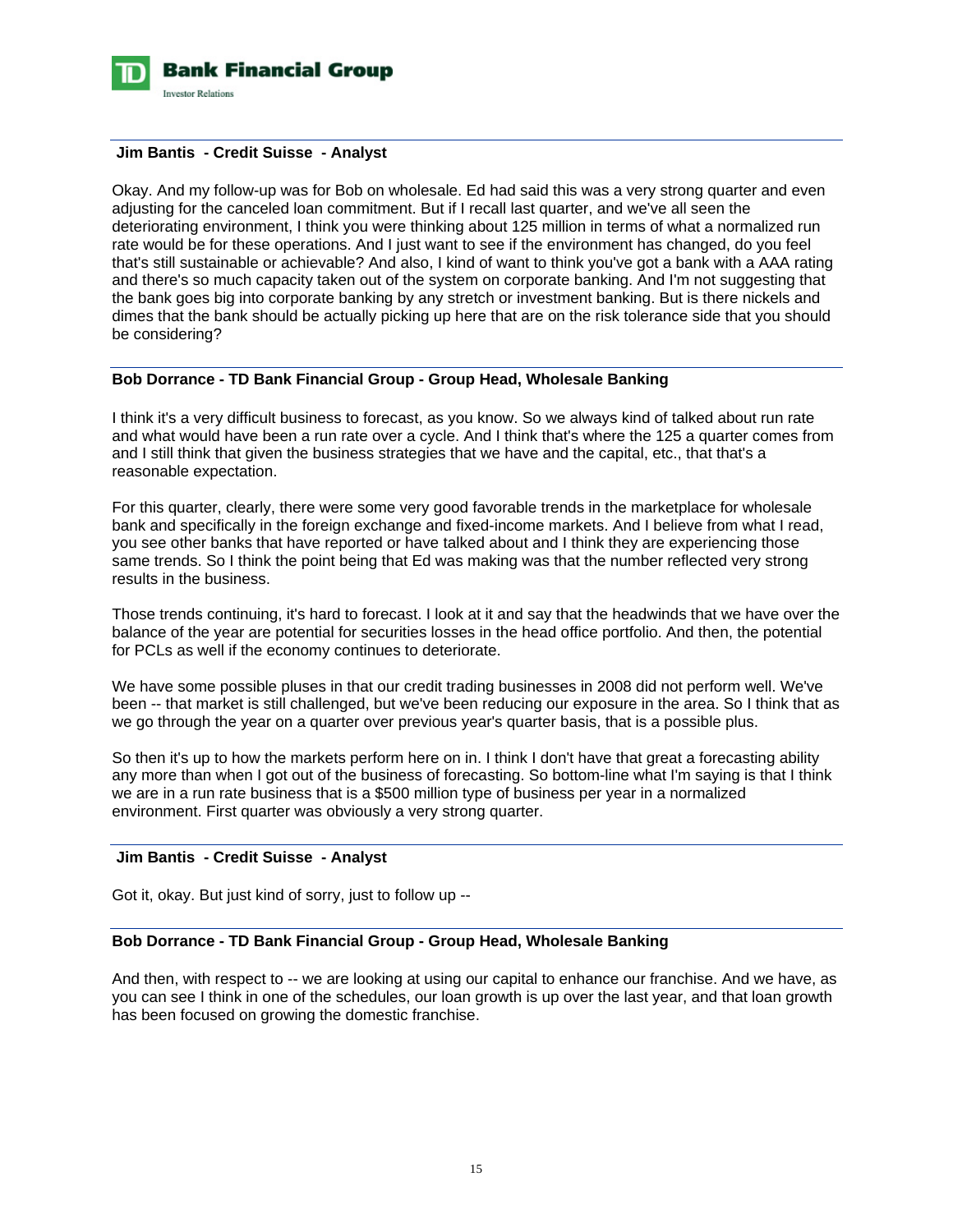

### **Jim Bantis - Credit Suisse - Analyst**

Thank you.

# **Tim Thompson - TD Bank Financial Group - SVP - IR**

Bryan.

# **Bryan Pilsworth - Foyston, Gordon & Payne - Analyst**

A question for Ed. Ed, you spoke earlier about public policy being such an important thing right now. You didn't talk about the US though specifically. Is there anything in the event that the government intervention increases in the US, is there any impact for TD that is going to be new or different going forward? There's talk about nationalization; how does that impact TD?

# **Ed Clark - TD Bank Financial Group - President and CEO**

I guess I'll make a couple points. The first point I would make is I guess I've been a strong advocate against me-too-ism in Canada, and I think the government hasn't done me-too-ism, and I commend them on that.

I think the lesson of the US has been, and that's not to say that the intervention wasn't necessary, but every intervention, they got another intervention. And the human brain is not smart enough to actually understand how the market reacts each time you intervene and you just then start these downward spirals.

Again, unfortunately, I'm not smart enough to figure out that if, in fact, the US government ends up owning a significant proportion of most of the major banks in the United States, how does that actually play out? I think there have been some positive developments, notwithstanding the market hasn't reacted positively to them. But I think the government is scrambling to try to say give some certainty to the market. I think the market is more impatient than it's humanly possible for the government to actually act. And so that's one of the dilemmas is that in real time, just nobody is that good to have all these programs worked out and driven as fast as the market feels the need.

But, obviously from our point of view, there is, you have to have a concern if it turns out you are competing at every corner with a government-owned bank, I think my own view will be that it won't end up that way. In the end, there will be a number of the major banks that find a way not to have government ownership. And you can already see a lot of discussion that they will want to have rules of the road to say well how do we have a fair fight here if there are going to be government-owned banks versus nongovernment-owned banks.

So, you have to assume that in the end, this has an equilibrium here somewhere. But there's no question that I think it's created a very tricky environment to manage in, and so you just sort of have to just hunker down and say, let's just stay with basic operating principles and this will eventually sort itself out.

#### **Tim Thompson - TD Bank Financial Group - SVP - IR**

Let's go to the phone lines, please. First caller?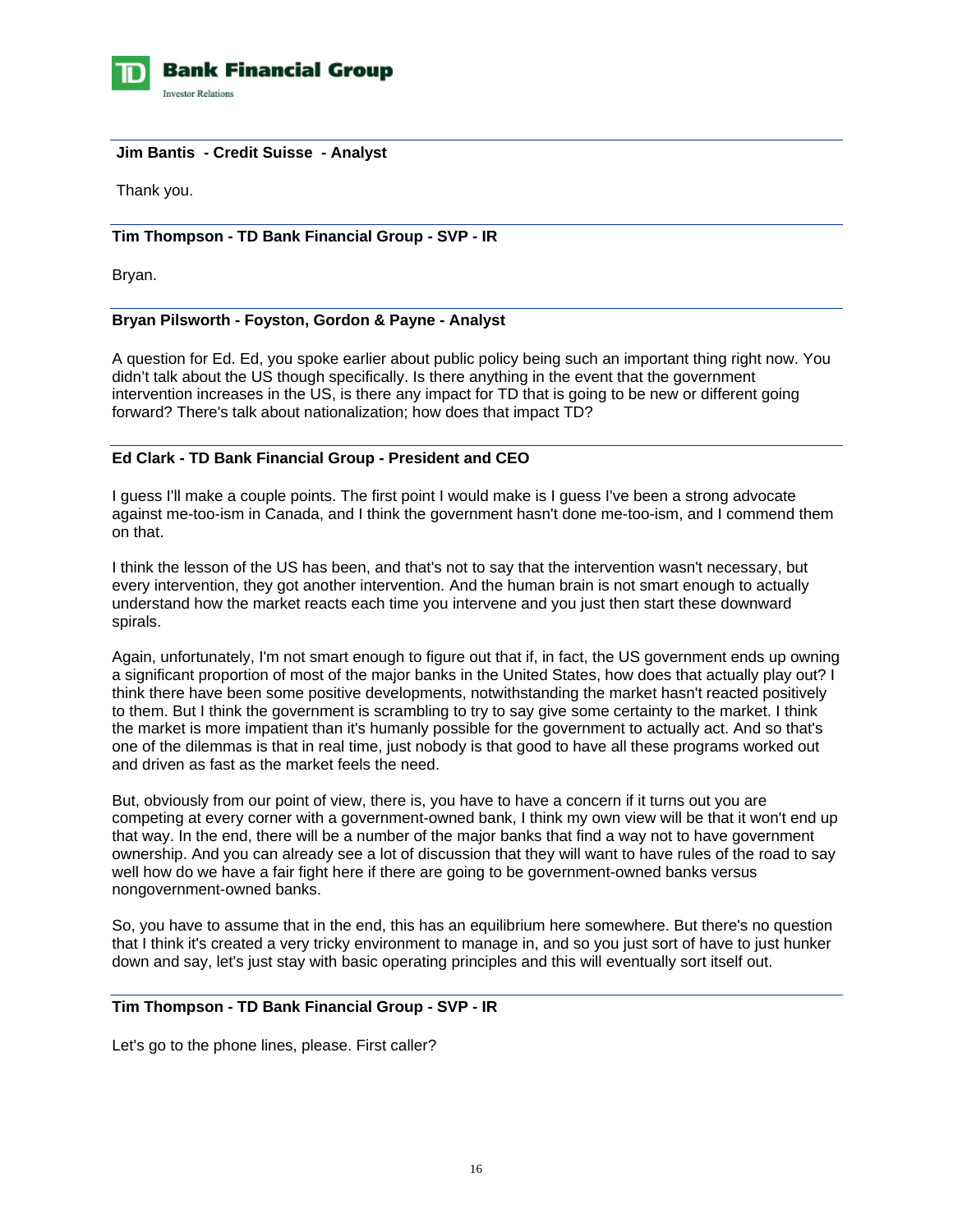

# **Operator**

Robert Sedran, National Bank Financial.

# **Robert Sedran - National Bank Financial - Analyst**

Good afternoon. Bharat, you previously suggested that provisions in the US would be in the 100 to 125 range for the first couple of quarters of the year. Now Q1 was obviously inside that range. Are you still comfortable with the range? And are you able to better talk about the rest of the year at all? I guess the question is are you planning to continue building reserves at the same rate or as we go through the year, can we expect the provisioning and the charge-offs to converge?

# **Bharat Masrani - TD Bank Financial Group - President & CEO, TD Bank, N.A.**

Our goal is to build reserves through the cycle, and that's what we have done. The range I think the first quarter, we came out within the range. When I thought of the range, I'm not being as precise, obviously. Certain quarters might be slightly higher; certain quarters might be slightly lower. But I think it's fair to say that the environment is challenging. I've always said that you are in a lending business, we are in the risktaking business. That's what we do for a living. So we cannot outrun a recession, but we should certainly be a positive outlier. I think Mark mentioned this on the statistics that's bearing that out.

So I'm still comfortable with the numbers I put out, but it is a challenging environment. Could we see this number creep up? Yes. There is more pressure right now and that is to be expected given where we are in the cycle. But our expectation is that through this piece, we will be building reserves.

# **Robert Sedran - National Bank Financial - Analyst**

Can you add any color? Thank you. Can you add any color to some of the parameters in the stress tests that you have mentioned in the call?

# **Bharat Masrani - TD Bank Financial Group - President & CEO, TD Bank, N.A.**

I think Mark mentioned the stress tests. Mark, did you want to?

# **Mark Chauvin - TD Bank Financial Group - EVP - Chief Risk Officer**

So typically, we are -- and we've done many over the last six months. We typically will look at trying to find a worst-case historical point and apply that, not that we have done, but maybe it's been done in the industry and apply that against the same portfolio mix we would have in the industry.

Or, in the case of something that might be somewhat new, we just look at something -- lately we've been taking things beyond anything that's seen in history to look at it, see, we look at the number. Do we get comfortable with it? Do we feel that if it were to start to develop, are there triggers that we could implement?

I really couldn't go through specifics on each one. I don't think -- each one is different by its own self. I mean, you take the oil and gas industry, clearly we've stressed it for \$30 dollars in oil, as an example. It's those types of things.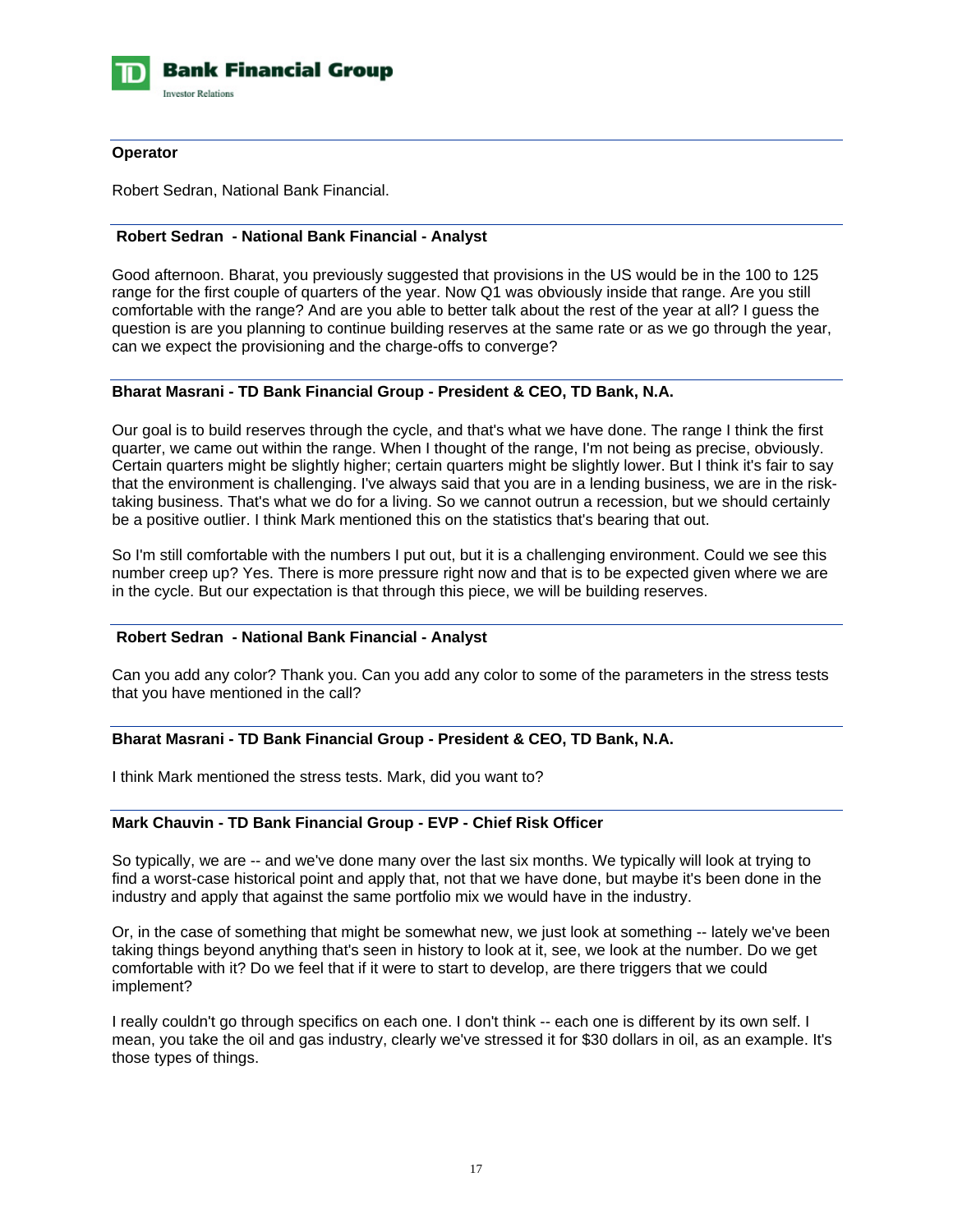

**Bank Financial Group Investor Relations** 

# **Robert Sedran - National Bank Financial - Analyst**

Thank you.

# **Tim Thompson - TD Bank Financial Group - SVP - IR**

Next caller, please.

#### **Operator**

Brad Smith, Blackmont Capital.

#### **Brad Smith - Blackmont Capital - Analyst**

Thanks very much. I had a couple of questions about the securities portfolio in slide 11. Thanks for providing that detail on the US side of TD Bank, N.A. The amount there, I believe that fair value adjustment unrealized is about 2.3 billion. I believe that's also a pretax number. If I tax-effect that and compare it to the total unrealized in the OCI on a consolidated basis, it's about an \$800 million difference there. And I'm just wondering if you could give us some idea as to what securities outside of the US banks are experiencing those levels of unrealized loss. That looks like a number that's gone up about 600 million to me in the quarter.

# **Colleen Johnston - TD Bank Financial Group - Group Head Finance and CFO**

Brad, it's Colleen. If you look at our OCI deficit for available-for-sale securities, it's 2.6 billion. About 2 billion of that is Commerce related as the TD Bank, N.A. And about 600 million of that relates to the move out of the trading book into AFS that we did affect, which was effective August 1, as you know. So those are, in essence, the OCI losses from that transferred portfolio. So those are the two major components.

# **Brad Smith - Blackmont Capital - Analyst**

(multiple speakers) okay Colleen, so you are saying that --

# **Colleen Johnston - TD Bank Financial Group - Group Head Finance and CFO**

(multiple speakers) Sorry?

#### **Brad Smith - Blackmont Capital - Analyst**

2 billion of the consolidated OCI relates to the US, which is a pretax \$2.3 billion number, so the tax rate on that going into OCI was very low then. Is that right?

#### **Colleen Johnston - TD Bank Financial Group - Group Head Finance and CFO**

No, so you'd convert it to Canadian dollars, and then tax effect it, and that should bring you back to about 2 billion. And then, as I say, you have the extra amount for the transfer portfolio.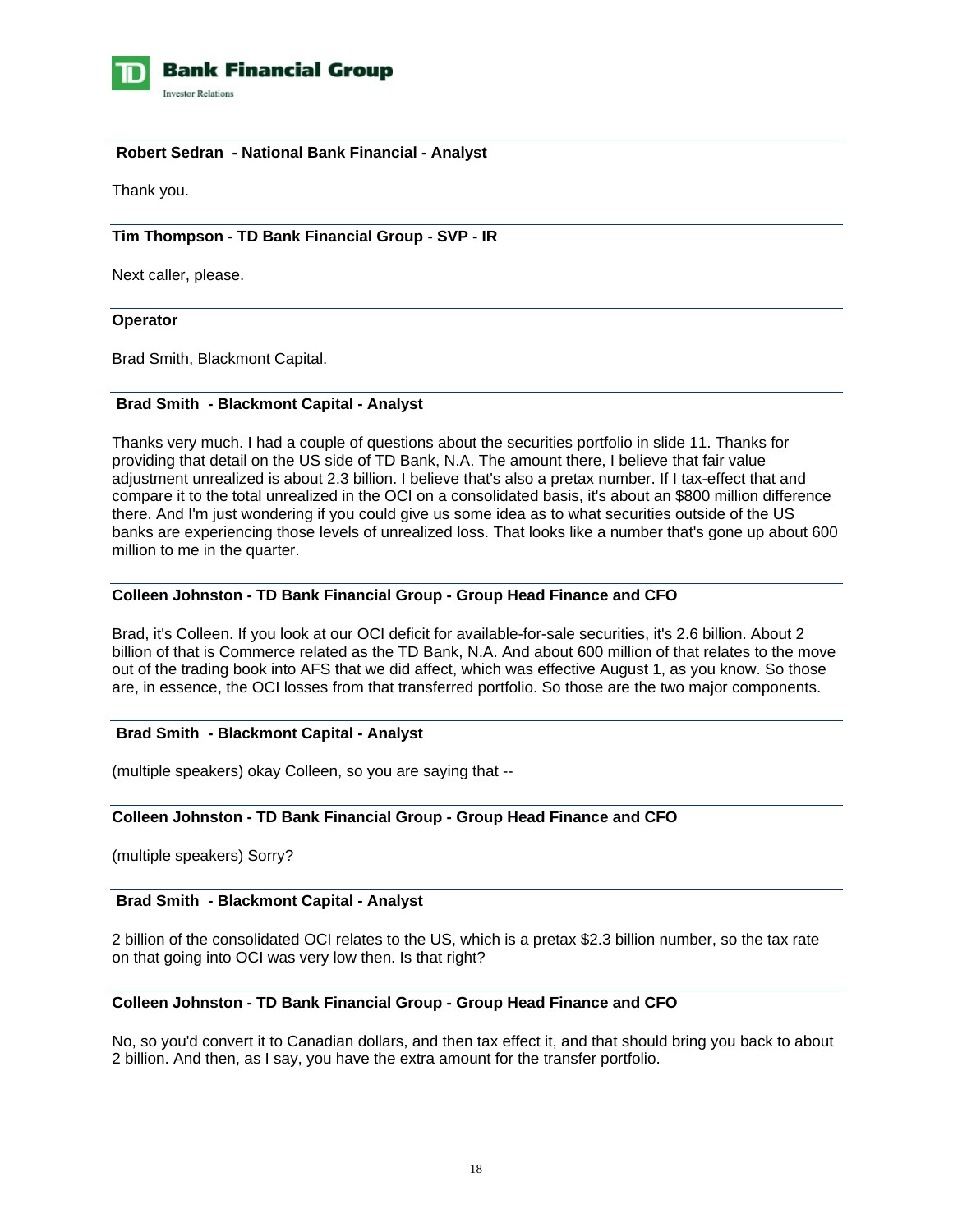

#### **Brad Smith - Blackmont Capital - Analyst**

I see, okay. Terrific. Thanks. And on the general provision, the 80 million, I was just curious, that's identified as an item of note, but the, I believe 62 million increase in the US side general is not. What's the difference between those two from your perspective?

#### **Colleen Johnston - TD Bank Financial Group - Group Head Finance and CFO**

The US process around provisioning is quite different than in Canada. And you really look at the specifics and generals on a combined basis and that has been more the convention. In Canada, we focus more on the specifics and then the general allowances are adjusted more, I would call it more on a stair-step type basis where we do a quarterly evaluation and manage that number within a reasonable range.

So items of note related to the Canadian portion; we have always treated as an item of note for that reason. And traditionally, in fact, they have been credits, which we have not taken into income.

The other nuance that I would mention in the item of note is that we did have some GAs that would be related to wholesale exposures, some credit declines in the wholesale book, but, in fact, we do have an offset on our credit protection, which also goes through an item of note in your CDS gains. So again, when you think about that methodology, we certainly feel it's appropriate to continue to show it as an item of note.

#### **Brad Smith - Blackmont Capital - Analyst**

So to be clear then, your general adjustments, your general allowance adjustments in the US were to consider to be specific, but in Canada they are general.

#### **Colleen Johnston - TD Bank Financial Group - Group Head Finance and CFO**

Yes, that's the way I look at it.

#### **Brad Smith - Blackmont Capital - Analyst**

Okay. So I was just curious because it went down -- general in the US went down 30 million in the fourth quarter and then up 62 in the first quarter. I was just (technical difficulty) as to what changed in the outlook there.

# **Colleen Johnston - TD Bank Financial Group - Group Head Finance and CFO**

Yes, and it really is -- you have to look at it more on a combined basis. It's harder to split them out in the US analysis. You have to look at it on a combined basis is the way I look at it, whereas again, in Canada, we look at it quite differently.

# **Brad Smith - Blackmont Capital - Analyst**

Thanks very much.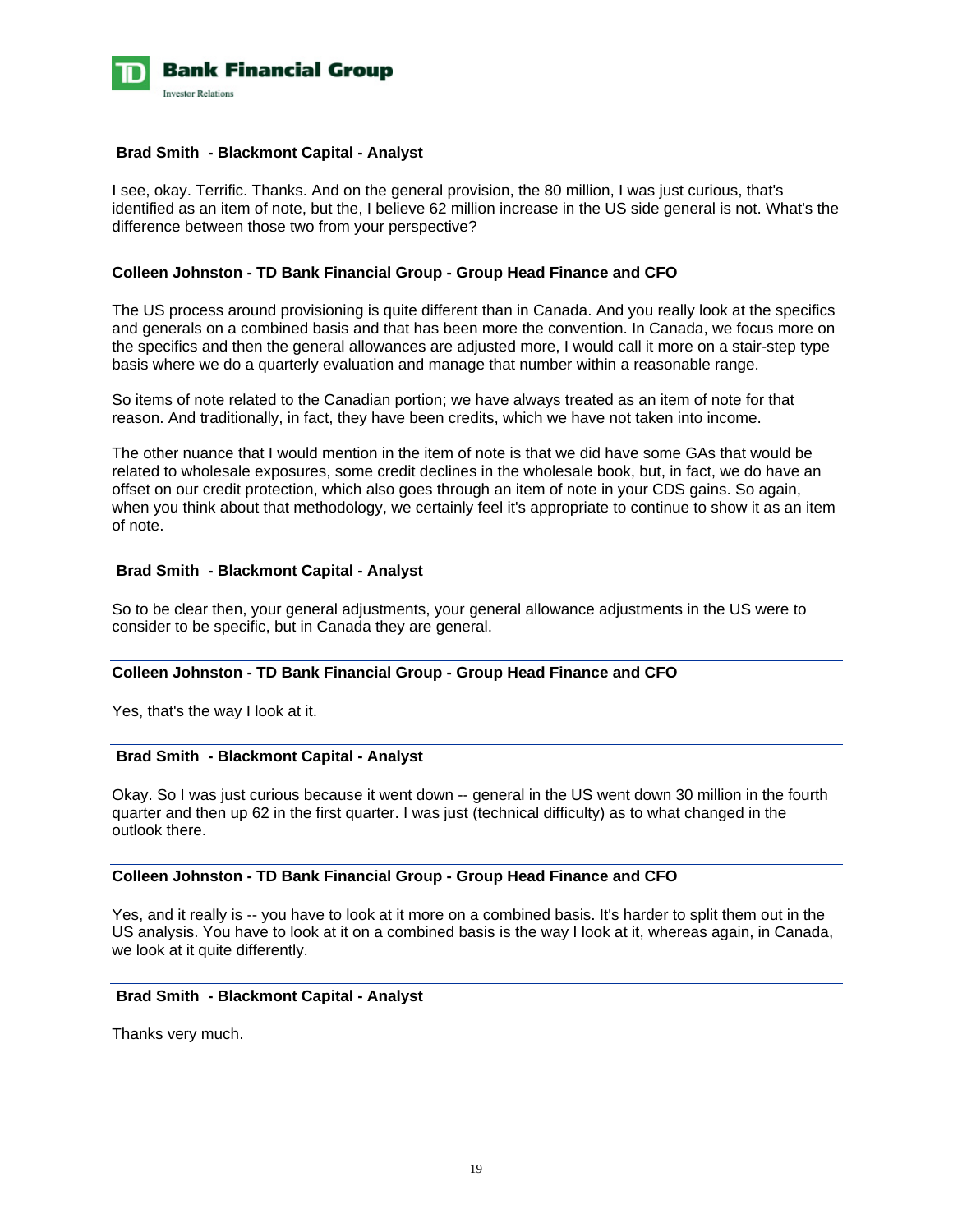

# **Tim Thompson - TD Bank Financial Group - SVP - IR**

Next caller, please.

#### **Operator**

John Aiken, Dundee Securities.

#### **John Aiken - Dundee Securities - Analyst**

Good afternoon. Just wanted to throw out a philosophical question for you in this environment that we're in, obviously, US is slowing down. Canada is slowing. Is it your philosophy that it's prudent to peel back lending right now and maybe actually seeing negative volume growth? Or is it your viewpoint that this is actually just a fantastic time to lend now that we've actually seen risk being put into loan pricing, et cetera?

#### **Ed Clark - TD Bank Financial Group - President and CEO**

Maybe I will try that one. I think our view, and obviously we are sensitive to the political and economic environment in which we operate in Canada, that we would not want to be in a position that we are turning down good loans, and one of the clear advantages of having such a strong banking system is that you are not having that credit crunch in that sense in Canada.

On the other hand, I think it's probably a little early days, but I would say all the data is starting to indicate to us that the loan demand is beginning to fall. And so this is, and I think we're going to see that accelerate and so I think you are going to see our lending slow down in Canada, but it won't be because people are coming in with great demands for loan on fantastic security and we say sorry, we don't want to do it. It's because they are not coming in.

The US is quite a different situation there. We are, in a sense, a very small element in a very big pond. And I think there, we're more governed by what we think the right thing to do is, given the environment. And I would say we probably have turned more cautious in the United States just because the outlook is so potentially severe. It doesn't mean it will be severe, but you have to -- your balance of probabilities has shifted to be more severe, and so I think we're probably more cautious in the US.

#### **John Aiken - Dundee Securities - Analyst**

That's great, Ed. Thank you very much.

# **Tim Thompson - TD Bank Financial Group - SVP - IR**

Next caller?

### **Operator**

Andre-Philippe Hardy, RBC Capital Markets.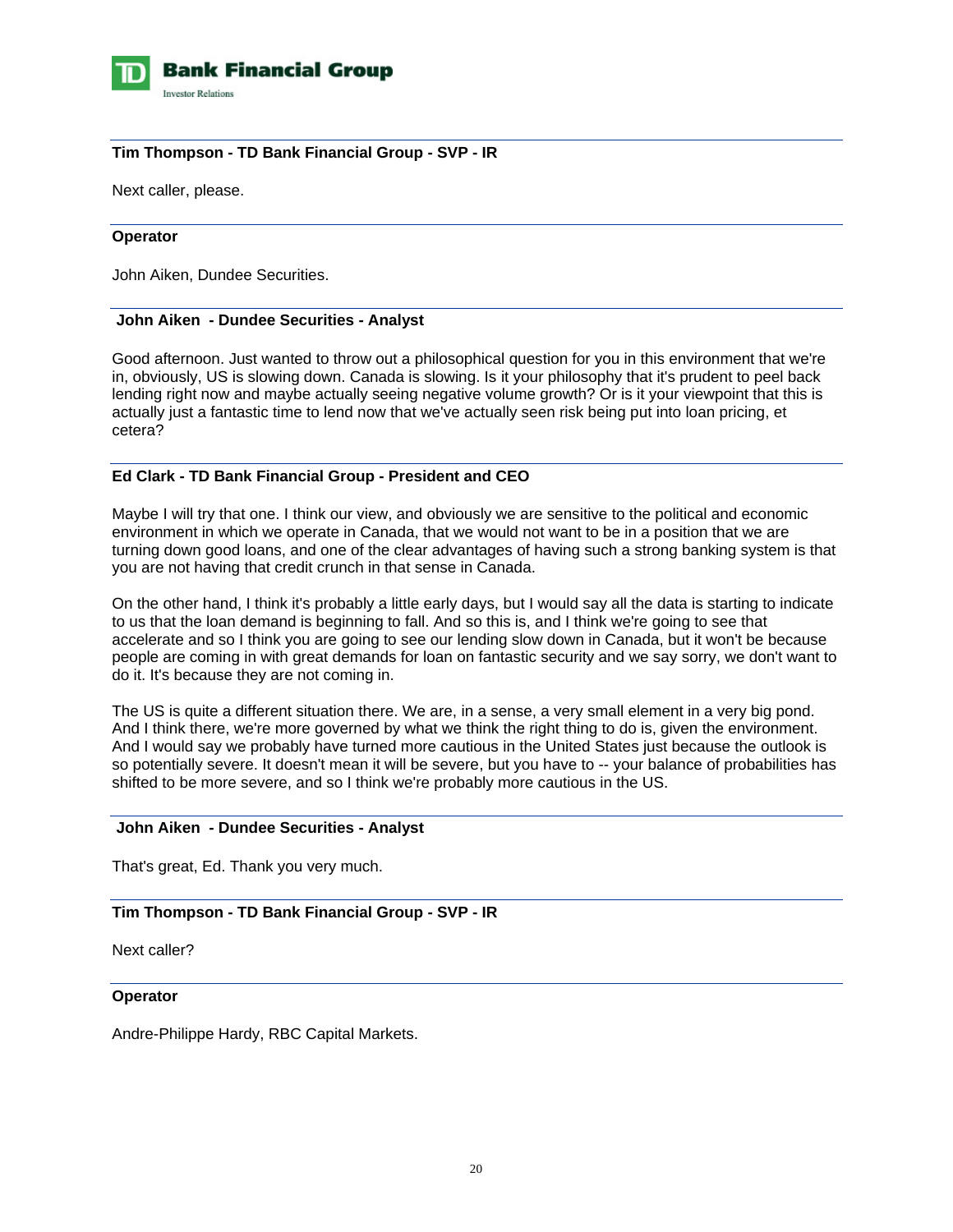

# **Andre-Philippe Hardy - RBC Capital Markets - Analyst**

Just a quick one to start, are you subject to the stress tests that US regulators are doing?

# **Ed Clark - TD Bank Financial Group - President and CEO**

No. The answer is not, but we do stress tests anyway. And so we are going to coordinate with them to make sure that our stress test is at least as conservative as theirs. We're highly comfortable I think the answer will be yes, and we are very comfortable that there is any stress test you want to apply to us, we're going to come out looking very strong indeed. Just given, frankly, the very strong capital base we have and the mix of business we have and earnings power we have, it's very hard to stress this bank and not have it look good.

### **Andre-Philippe Hardy - RBC Capital Markets - Analyst**

Thanks. Question for Mark. You gave us some LTV ratios in Canada. You gave us average ratios. I guess what I would be more interested in is how much of your mortgage book adjusted for current values? And I would say mortgage and HELOCs. How much of it would be at over 75 LTV at this time?

And then, unless I missed it, you didn't give us similar numbers for your US HELOCs first and second lien. It would be really interesting to hear what you have to say about the LTVs there as well.

### **Mark Chauvin - TD Bank Financial Group - EVP - Chief Risk Officer**

Well, I don't have those numbers at my fingertips. So we'd have to look at them, and we could share them. I will look at that to give some broad ranges and share on the common information page.

# **Bharat Masrani - TD Bank Financial Group - President & CEO, TD Bank, N.A.**

This is Bharat. The LTVs on the HELOCs were noted in the investor day presentation we had six months ago and then we worked through some analysis through Tim's area to provide you with what our latest view is on that portfolio. Meaning, based on the way you're asking, we're very comfortable as to where we rank the losses we are seeing or the delinquencies we are seeing -- are quite within acceptable ranges compared to our peers.

# **Andre-Philippe Hardy - RBC Capital Markets - Analyst**

Okay, thank you. I look forward to that.

### **Tim Thompson - TD Bank Financial Group - SVP - IR**

Come to the phones, please. Next caller.

#### **Operator**

Mario Mendonca, Genuity Capital Markets.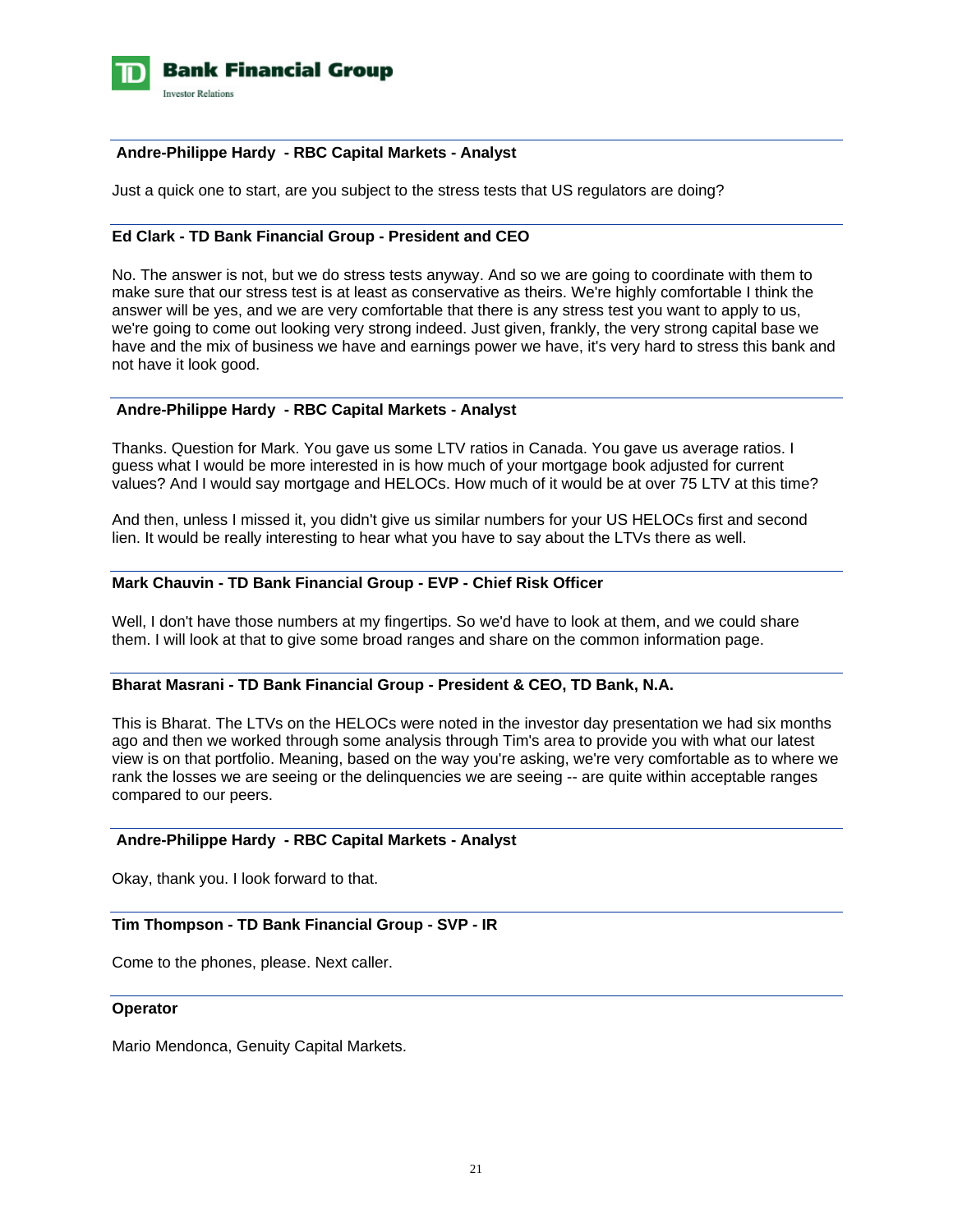

#### **Mario Mendonca - Genuity Capital Markets - Analyst**

Ed and Colleen, when you talked about the AFS securities, the nonagency MBS, the Alt-A and jumbos specifically, you expressed with a lot of conviction that you don't expect to incur any losses there. And, I'm asking specifically about the Alt-A 2006 and 2007 vintages, about -- in the Alt-A, there's about 1.35 billion and the jumbo, maybe 1.4. When you express that sort of conviction that you don't expect any actual losses, are you -- would you include those vintages and those products in that statement?

#### **Ed Clark - TD Bank Financial Group - President and CEO**

That looks like a tough enough question, Colleen probably ought to answer it.

#### **Colleen Johnston - TD Bank Financial Group - Group Head Finance and CFO**

I think just to be clear, Mario, in terms of what we are saying, we are saying that versus our carrying value, which, in the case of Alt-A, we've already written down by \$1 billion, that we don't expect, we expect to fully recover our carrying value and more. In fact, if we look at our expected credit loss, obviously it's somewhere -- it's contained within the \$1 billion write-down that we did on Alt-A. So we certainly expect that, in fact, right across the board. So we are fully confident that we will recover our carrying value.

Obviously, the concern is, though, there's a different set of tests around impairment. And I think we're saying today is that if conditions did deteriorate a lot further in the US, that we could be looking at impairment on some individual securities, but we wouldn't see that as being a large item. We would see it in smaller periodic amounts.

#### **Mario Mendonca - Genuity Capital Markets - Analyst**

Okay. And just sort of on a related note, there is this article in The Globe today that was kind of helpful. It showed that whether you're -- if you buy this stuff -- if you bought some of these securities from JPMorgan, you're probably good. If you bought them from Bank of America, you are not. It's a pretty good article there. Could you tell us who these securities were purchased from?

# **Ed Clark - TD Bank Financial Group - President and CEO**

I don't think we know the answer to that. But I guess what I would say is that when we did -- as Colleen said, when we bought Commerce, we were required, we would have wanted to do it anyway, but we were required to mark it to market at that time. So as you have to go back and take a look at the March 31st values, and obviously our judgment, it was and still remains that there was a significant liquidity premium built in there, that the intrinsic loss was not reflected in the market value.

But since then, we obviously have been tracking the securities. And I should say, we also looked and built our own models and then had outside consultants and compared them to their models that confirmed our view in that respect. And I would say so far, our files are following better than what our models were. So that would indicate that whatever the origin, we're not at the lower end. They are performing better than all the outside models told us these kind of securities would actually perform.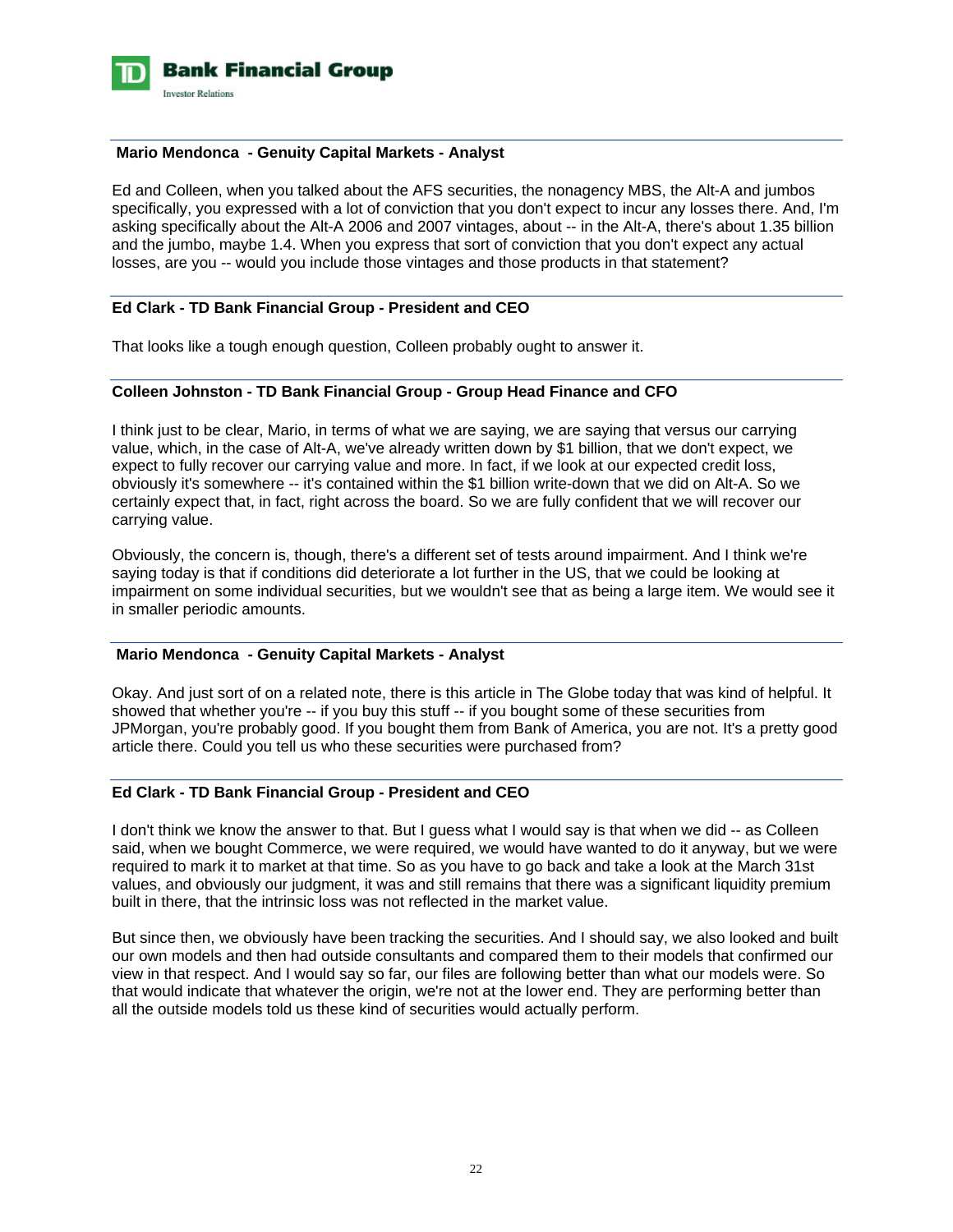

#### **Mario Mendonca - Genuity Capital Markets - Analyst**

One final thing, then, and this may be more of a request than a question. And Mark, you referred to it when you were answering another question. You said that the US provides such great information to do comparisons. And essentially that's the question or /request I have. You are absolutely right. In this environment, when credit is everything, to go to the US and be able to see all this disclosure in terms of buckets of delinquencies, 30 to 60 above 90 days, that whole thing, when did it become, or why is it acceptable in Canada not to provide disclosure that's that critical? And will the bank consider providing that disclosure going forward?

# **Mark Chauvin - TD Bank Financial Group - EVP - Chief Risk Officer**

So to be clear, when I said there's a lot of good information available, it's through the various -- it's not the banks reporting it as much as it's -- I guess the banks are ultimately reporting it on a blind basis to the various, whether it's the Case-Shiller or the Fannie -- Freddie Mac have -- I forget the name of it, but it's a database that you can access. And then there's others as well. OFHEO, and I'm not sure what that stands for.

But the reality is you have the ability to go and look at the market area, as long as it's in consumer and it's mortgages and have that area of information. I guess there just isn't a similar database to my knowledge on the consumer side in Canada.

#### **Mario Mendonca - Genuity Capital Markets - Analyst**

I think you may have taken my question too literally. What I'm getting at is why do our Canadian banks not provide good credit disclosure about the various buckets and delinquencies? And will TD change that going forward, given how important that is to us in understanding the bank.

# **Ed Clark - TD Bank Financial Group - President and CEO**

It's Ed here. I think we are -- I think this presentation today, we've tried to provide more data and I think within reasonable limits, we will try to provide more data because I think -- our frank view is if people understood us as well as we understood us, they would be a lot less worried. So I think we are trying to get within the constraints of a competitive position here, more data out. (multiple speakers)

#### **Mario Mendonca - Genuity Capital Markets - Analyst**

So, Ed, do you think you will provide buckets then, delinquency buckets 30 to 60, or 30 to 90 days (multiple speakers)?

#### **Ed Clark - TD Bank Financial Group - President and CEO**

We're not going to give you a specific commitment, but send in your request and we'll try to tweak this out to give you more than we are giving you now.

### **Mario Mendonca - Genuity Capital Markets - Analyst**

Thanks.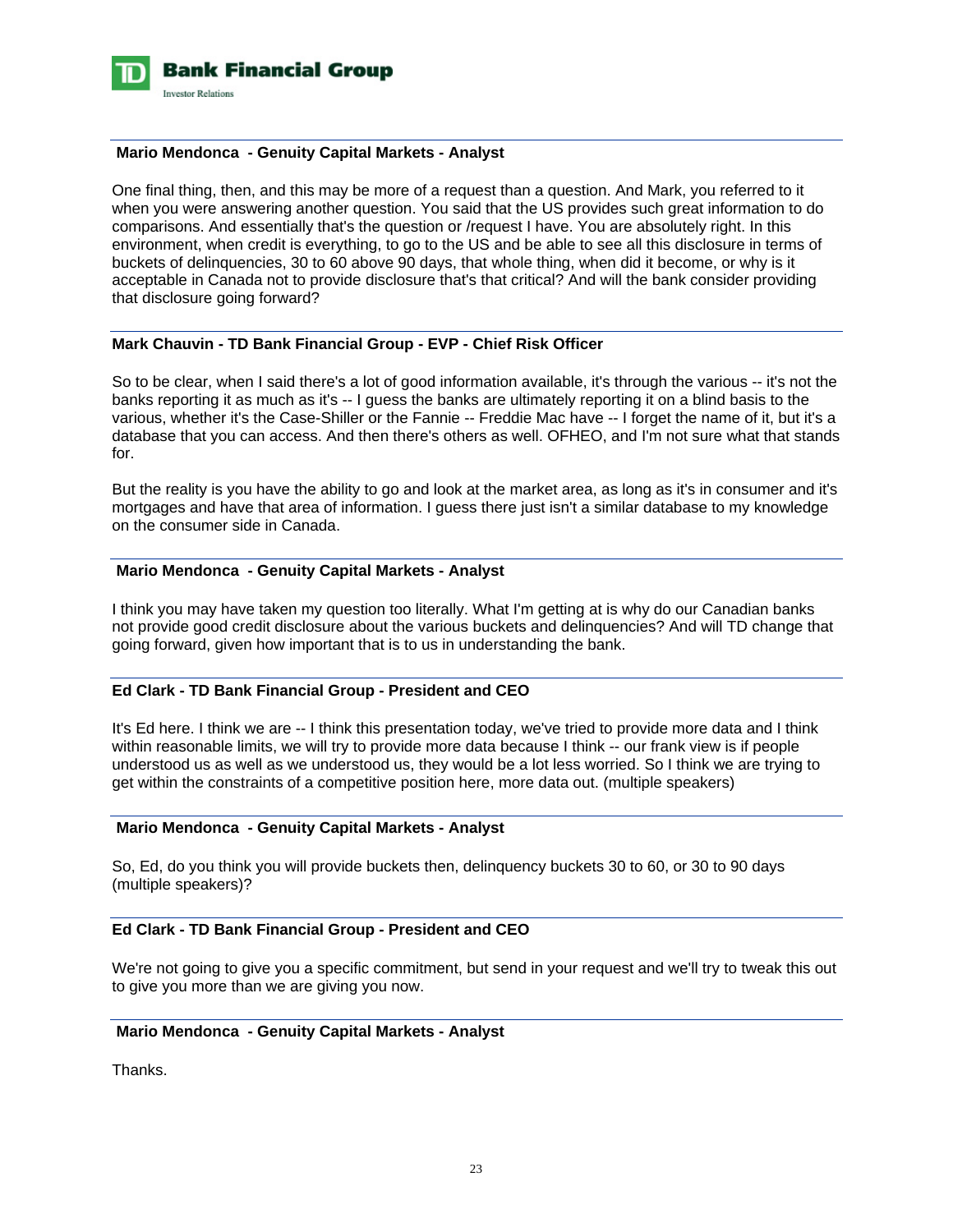

# **Tim Thompson - TD Bank Financial Group - SVP - IR**

Next caller, please.

#### **Operator**

Darko Mihelic, CIBC World Markets.

### **Darko Mihelic - CIBC World Markets - Analyst**

Thank you. I would actually echo this same last question as well. But another question for Mark, is it fair to say, when we look at the loan loss provision this quarter on a specific basis of 457 million, and we look at that as a year-over-year increase in 92% and q-over-q of about 60%, is it still fair to say that your loss experience based upon your own book of business is still well below through the cycle loss expectations?

# **Mark Chauvin - TD Bank Financial Group - EVP - Chief Risk Officer**

So I'll make two points. I think, you've got to remember that we are coming off very low numbers in terms of whether it's gross impaired, gross impaired formations. The last five years have been very benign. So to your second question, I think it is true that if you look like on a through the cycle point, we are still certainly in the Canadian commercial and wholesale portfolio in Canada at very low numbers.

#### **Darko Mihelic - CIBC World Markets - Analyst**

So roundabout question or way of asking this, but I suppose, could I use the page 38 of your supplemental as a sort of guide as to what you guys think are through the second loss rates?

# **Mark Chauvin - TD Bank Financial Group - EVP - Chief Risk Officer**

So 38, let's make sure I'm -- the supplemental. I think I know which one you're talking about, but I want to make sure.

#### **Darko Mihelic - CIBC World Markets - Analyst**

Yes, it's just the one with the expected loss rates and it shows your actual loss rate.

#### **Mark Chauvin - TD Bank Financial Group - EVP - Chief Risk Officer**

Right. Well, that's what you are seeing, so really what you are seeing is, well that's our -- so the actual loss rate is just the actual losses we've incurred in the period. And the expected loss rate would be kind of the -- you look at the PD, the LGD, the exposure at default, and you calculate through an expected loss.

So I think what that's telling you is that the risk has increased in the portfolio, and that, yes, I would expect an increase in PCL as I outlined in my comments.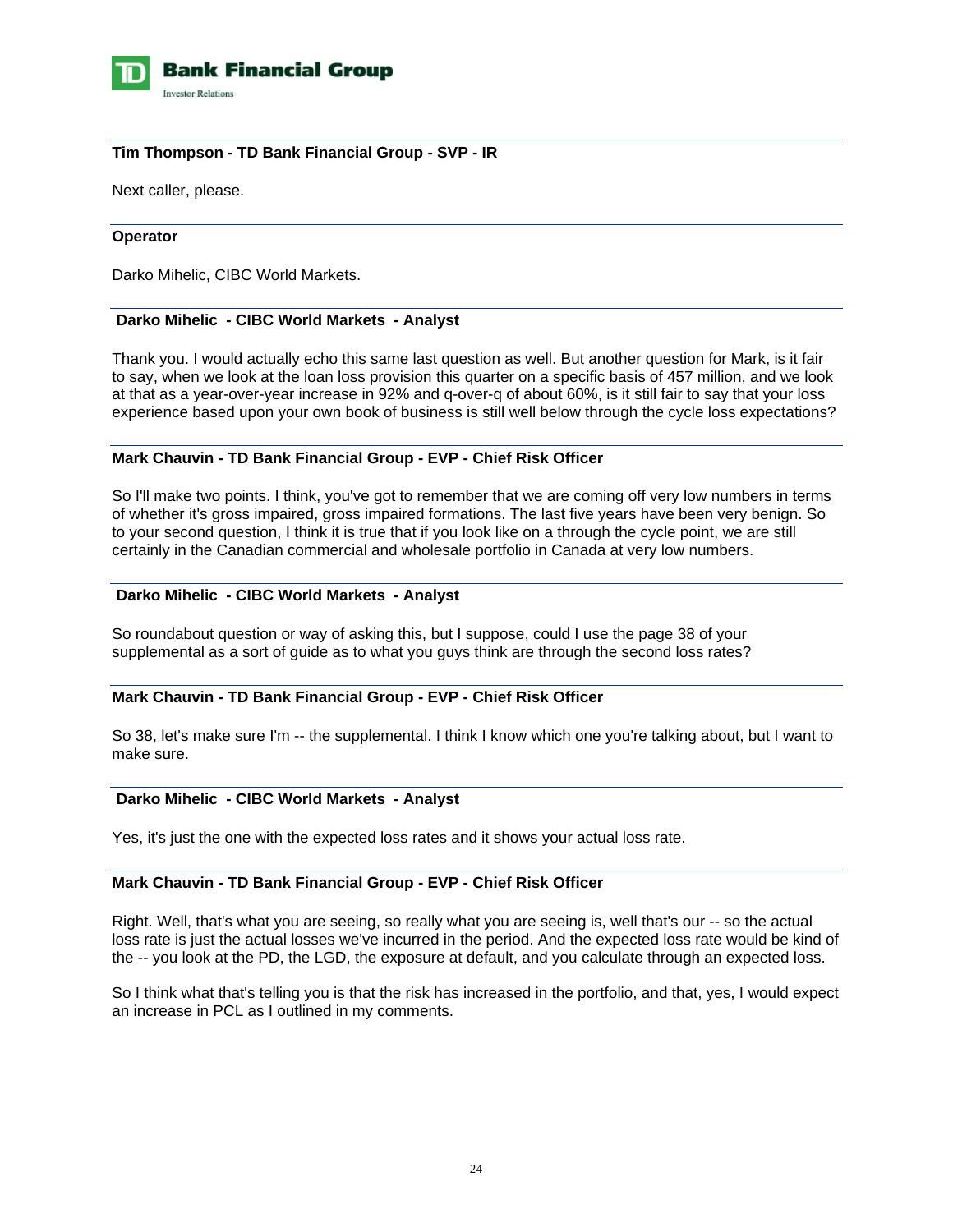

### **Darko Mihelic - CIBC World Markets - Analyst**

Yes, perfect. No, that's very helpful. Thank you very much.

# **Tim Thompson - TD Bank Financial Group - SVP - IR**

Our next caller, please.

#### **Operator**

Sumit Malhotra, Macquarie Capital Markets.

# **Sumit Malhotra - Macquarie Capital Markets - Analyst**

For Colleen very quickly. You mentioned the 2 billion worth of markdowns you took on the CBH investment portfolio on close; did that relate to the portfolio as a whole or specifically the CMO positions?

#### **Colleen Johnston - TD Bank Financial Group - Group Head Finance and CFO**

The majority of that amount was related to the nonagency CMOS, the lion's share of the 2 billion.

# **Sumit Malhotra - Macquarie Capital Markets - Analyst**

Okay. And just on the same vein, your comments on the early December call about the 15% home price decline that was required to necessitate -- roughly was required to necessitate further charges, since then, if I use Case-Shiller as a guide, we're down another 7% roughly. How close is the relationship here? If we think specifically about the CMO book, is it tied perfectly that, or close enough that if we start to exceed that 15% mark, only then will we start to see TD take charges through earnings?

# **Colleen Johnston - TD Bank Financial Group - Group Head Finance and CFO**

So first of all, you are absolutely right in terms of the 7%. So we are sort of halfway through the 15%. And it isn't a hard trigger, Sumit, but it is certainly going to be an indicator. And there's various things we'll look at, but that is certainly one. So as we start to see that come down further, we will continue to do that, continue to test, but again, on a security by security basis. But that is probably one of the main indicators of impairment if we start to go through the 15%.

### **Sumit Malhotra - Macquarie Capital Markets - Analyst**

And you're thinking about that number specifically again for the Alt-A and the jumbos?

# **Colleen Johnston - TD Bank Financial Group - Group Head Finance and CFO**

Yes, mainly for the Alt-A.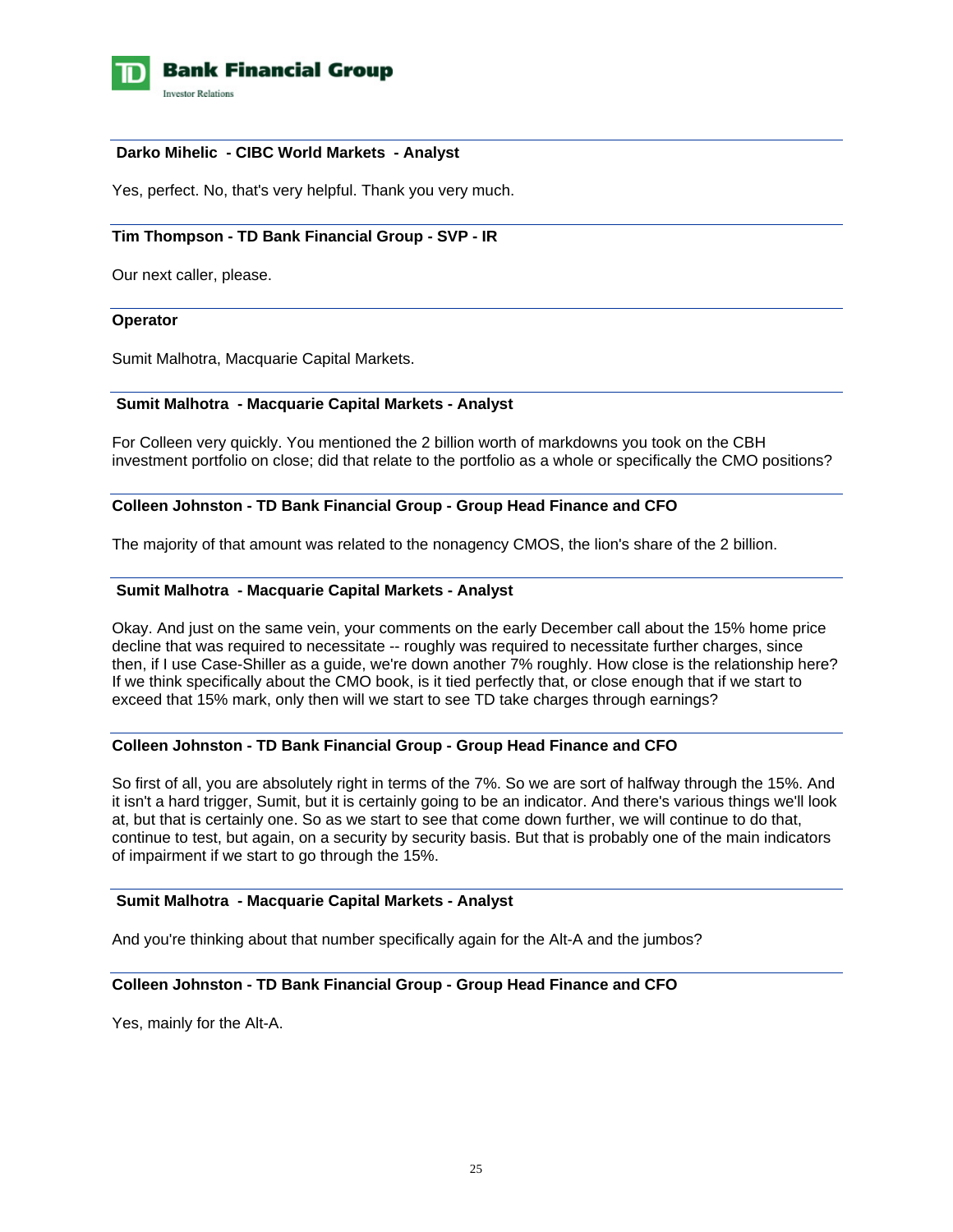

# **Sumit Malhotra - Macquarie Capital Markets - Analyst**

Thanks very much.

# **Tim Thompson - TD Bank Financial Group - SVP - IR**

Back in the room, Ian.

# **Ian de Verteuil - BMO Capital Markets - Analyst**

Colleen, going to slide 11, the slide on the securities portfolio, as I look at the jumbos and the Alt-As, the fair value versus the amortized cost, in both books, it's either side of 80%. So on both of those, you're down 20% from where you were when you put the securities onto the book.

But I'm struck by the fact that it looks as if the Alt-A book has deteriorated dramatically more than the jumbos have deteriorated. I'm just looking at credit quality here. And maybe I'm wrong. The first time, you gave us the ratings on these things, but I perceive that the vast majority of the Alt-As were AAA a year ago. So, one book seems to have deteriorated dramatically from a ratings point of view, but you're still only down 20% on roughly both of them. So maybe you could talk through how your models are different than how rating agencies model their ratings.

# **Colleen Johnston - TD Bank Financial Group - Group Head Finance and CFO**

Again, what you are seeing in terms of the fair value, versus the carrying value, that, we would say is largely liquidity related. So I think while you are seeing those, because I think your question might be well, why haven't you seen more deterioration in the Alt-As? And the reality is there that we wrote those down more on a percentage basis than the jumbos. So I think that's a contributor. So we took a larger writedown on close than we did for the jumbos.

# **Ian de Verteuil - BMO Capital Markets - Analyst**

So let me make sure I got this right. So I think you said you took about 2 billion across these and I think you said it was 1 billion against each of these books.

#### **Colleen Johnston - TD Bank Financial Group - Group Head Finance and CFO**

No. So we took 1 billion against the Alt-A. And I said the lion's share of it was CMO related. But we did have other credit or expected loss numbers -- or sorry, we did have other write-downs against other parts of the portfolio.

### **Ian de Verteuil - BMO Capital Markets - Analyst**

So the point being on your models, you had assumed a much higher loss rate on the Alt-As than the jumbos.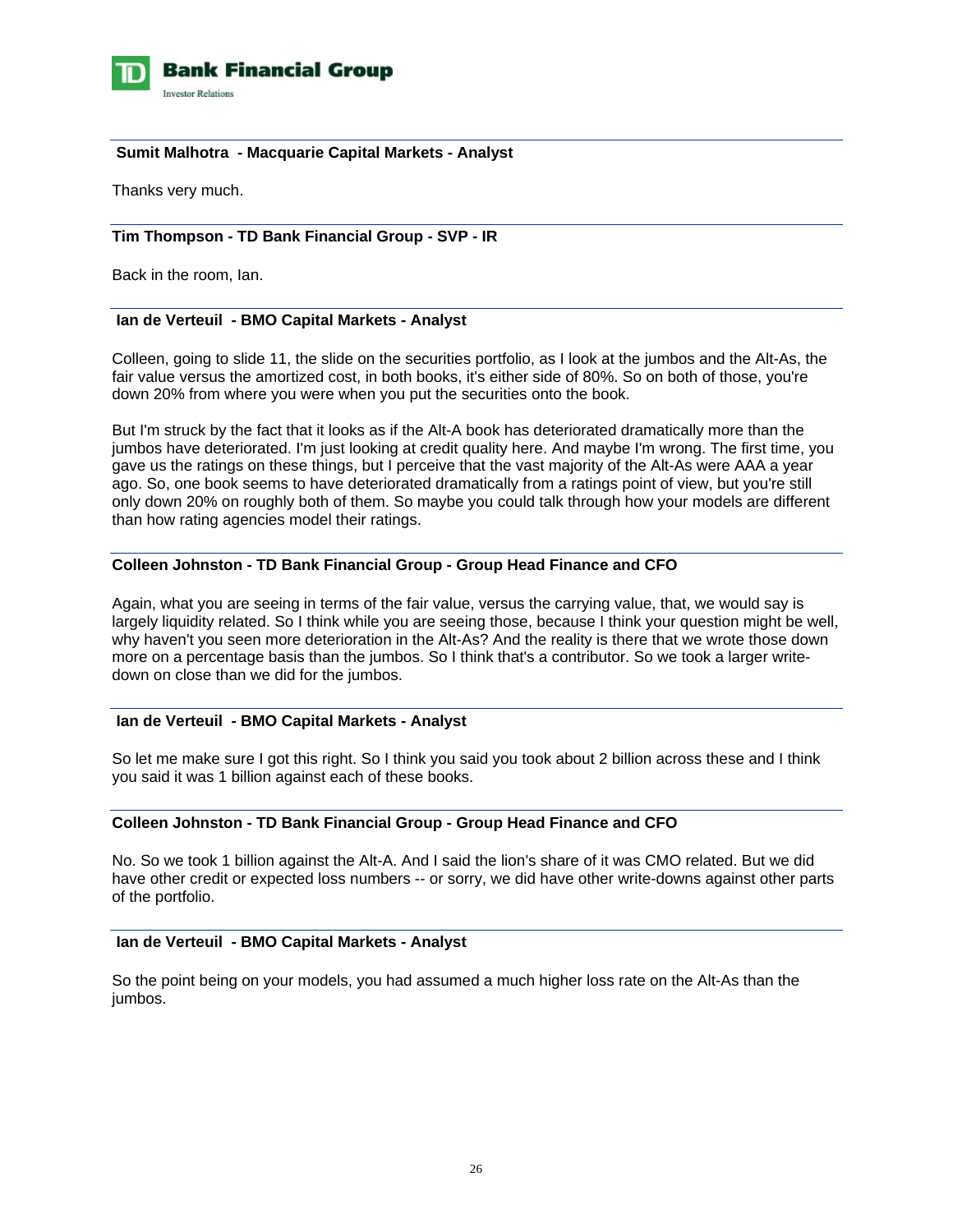

# **Colleen Johnston - TD Bank Financial Group - Group Head Finance and CFO**

Right.

# **Ian de Verteuil - BMO Capital Markets - Analyst**

So the deterioration that the rating agencies are reflecting through their downgrades.

# **Colleen Johnston - TD Bank Financial Group - Group Head Finance and CFO**

Right. See, I think the way you need to look at the downgrades is the downgrades are done in relation to the par value. Not -- so I know when the market gets concerned when they see all of these downgrades. But, we weren't really surprised to see those downgrades. In fact, when we looked at the original credit quality of the portfolio and established that in our valuation in the beginning, we would have expected those downgrades to come. But again, you are looking at that on a par value basis versus our carrying value, which is quite a bit lower.

# **Tim Thompson - TD Bank Financial Group - SVP - IR**

Jim?

#### **Jim Bantis - Credit Suisse - Analyst**

A question for Tim. In the earlier comments, TD Canada Trust we saw the factors being slower loan growth, then Ed talked about the declining consumer demand, higher PCLs and somewhat being offset by margin expansion. But it looks like we're in the prospect of actually having a down year in earnings from TD Canada Trust. To what extent does it make sense to actually pull back a little bit in terms of the strategic spending to get some operating leverage and kind of mitigate the earnings decline?

# **Tim Hockey - TD Bank Financial Group - President & CEO, TD Canada Trust**

As Colleen said, we actually have a little bit of operating leverage if you take out some of the extraordinary items this quarter. Our projection as we go forward is that although there will be slower loan growth, we are actually seeing it slow call it later than we would have expected. As Ed iterated, we're very much open for business. But as demand drops, we will see a little bit less loan growth.

What we have said is we're going to control our expenses and there are a few things that we think are very important to do through this cycle to come out stronger on the other side. One is obviously stand by our customers through this cycle because it will remember it for many, many decades to come if we don't. Second is, we think there are some investments to make that really make a lot of sense. And TDCT together basically say those are three things.

One is we're going to be committed to our branch openings this year. We're going to be committed to adding business bankers because there's no better time to add business bankers than right now because they learn to be fantastic business bankers in the future. And the third is we're going to build out our insurance business. Everything else is up for grabs in terms of expense control. And our system knows that and is committed to delivering on that. So as our revenue comes down, and it will, then we expect our loan growth to come down commensurate.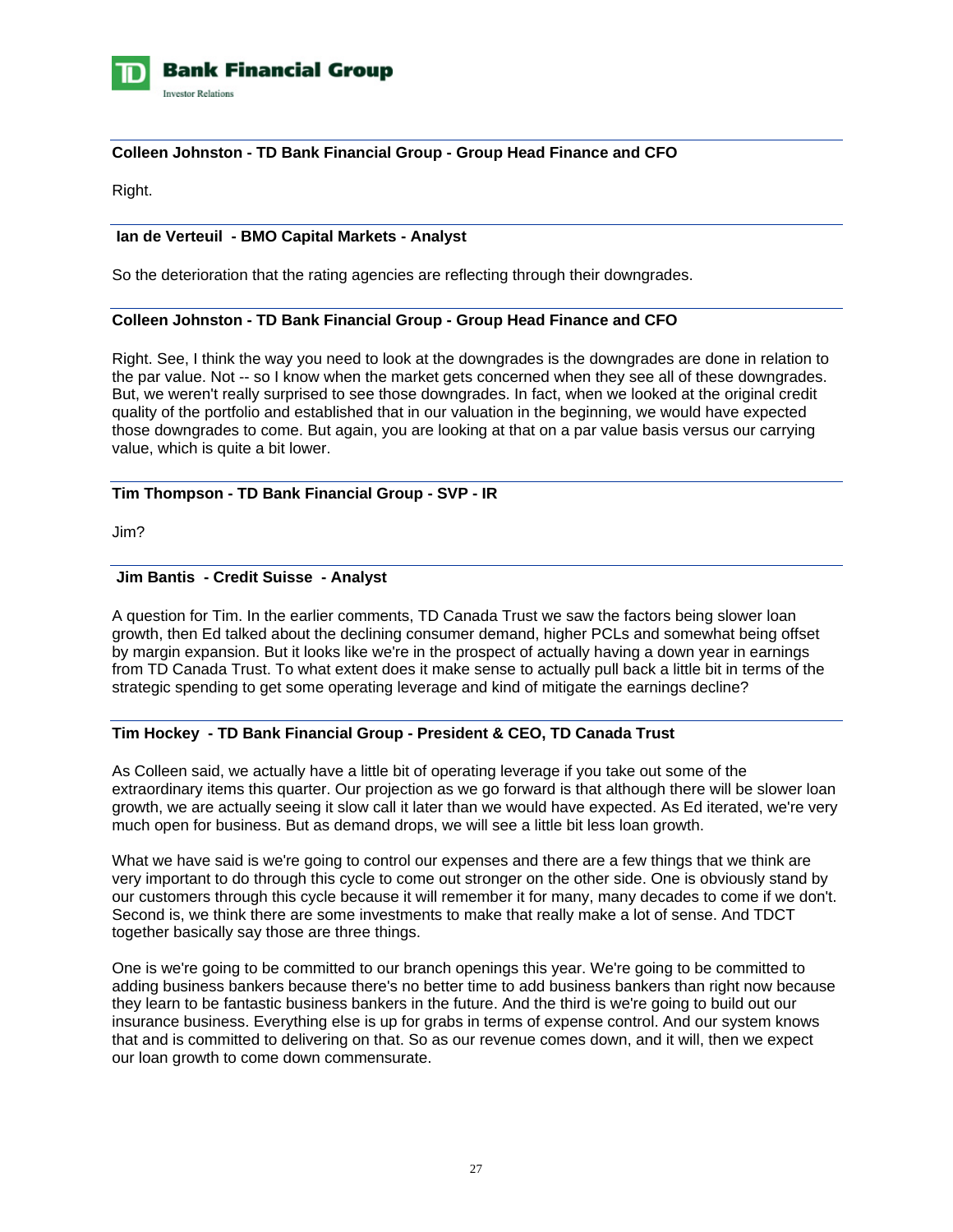

### **Jim Bantis - Credit Suisse - Analyst**

How many business bankers and branches do you expect to open this year, just so (multiple speakers)?

# **Tim Hockey - TD Bank Financial Group - President & CEO, TD Canada Trust**

Twenty branches and 150 additional business bankers.

#### **Jim Bantis - Credit Suisse - Analyst**

Got it. And were you surprised at the pickup in PCLs in retail? I know it was asked earlier, particularly on the residential mortgage book. And I think, Mark, just to kind of flush that out, given that the unemployment levels spiked so recently, I would've really thought that would've been more of a late '09, early 2010 event, but it seems to be coming earlier and that worries us that it's going to gain momentum as we continue throughout the year.

#### **Tim Hockey - TD Bank Financial Group - President & CEO, TD Canada Trust**

I think it's fair to say that everybody has seen a faster increase in PCLs, quite frankly, because we've all seen a faster degradation in the economic quality in Canada. Every forecast we have done on not just in terms of our PCLs, but in terms of the economic outlook, the next subsequent forecast is darker. And so as a result, we are seeing those PCL numbers. The unemployment numbers were not what we were expecting. The year-over-year changes in things like sales are all darker than what we would have thought. So our anticipation is that we're pulling forward PCLs, as you said, that we would have seen later in the cycle.

# **Jim Bantis - Credit Suisse - Analyst**

Thank you.

# **Tim Thompson - TD Bank Financial Group - SVP - IR**

I'm going to ask Ed to just close up the call. Thank you.

# **Ed Clark - TD Bank Financial Group - President and CEO**

Sorry for cutting it off, but because this is a special, we don't normally have our Board meeting, but we thought it was easier on the analysts, but I have a Board meeting that's sitting there waiting for me, so I think we are going to have to call it.

Anyway, a fairly simple message. I think, obviously, I think this is quite a strong start to the year. But I think we're saying to you don't take that to say we're just going to plow through this downturn and have a terrific time. We are obviously, we're basically saying we're going to have to work to keep earnings per share flat year over year. That may mean that earnings would be up, but earnings per share, which is what drives us, I would think are more likely to be flat. And even that is going to take some doing if the economy turns out as bad as everyone says it is going to do.